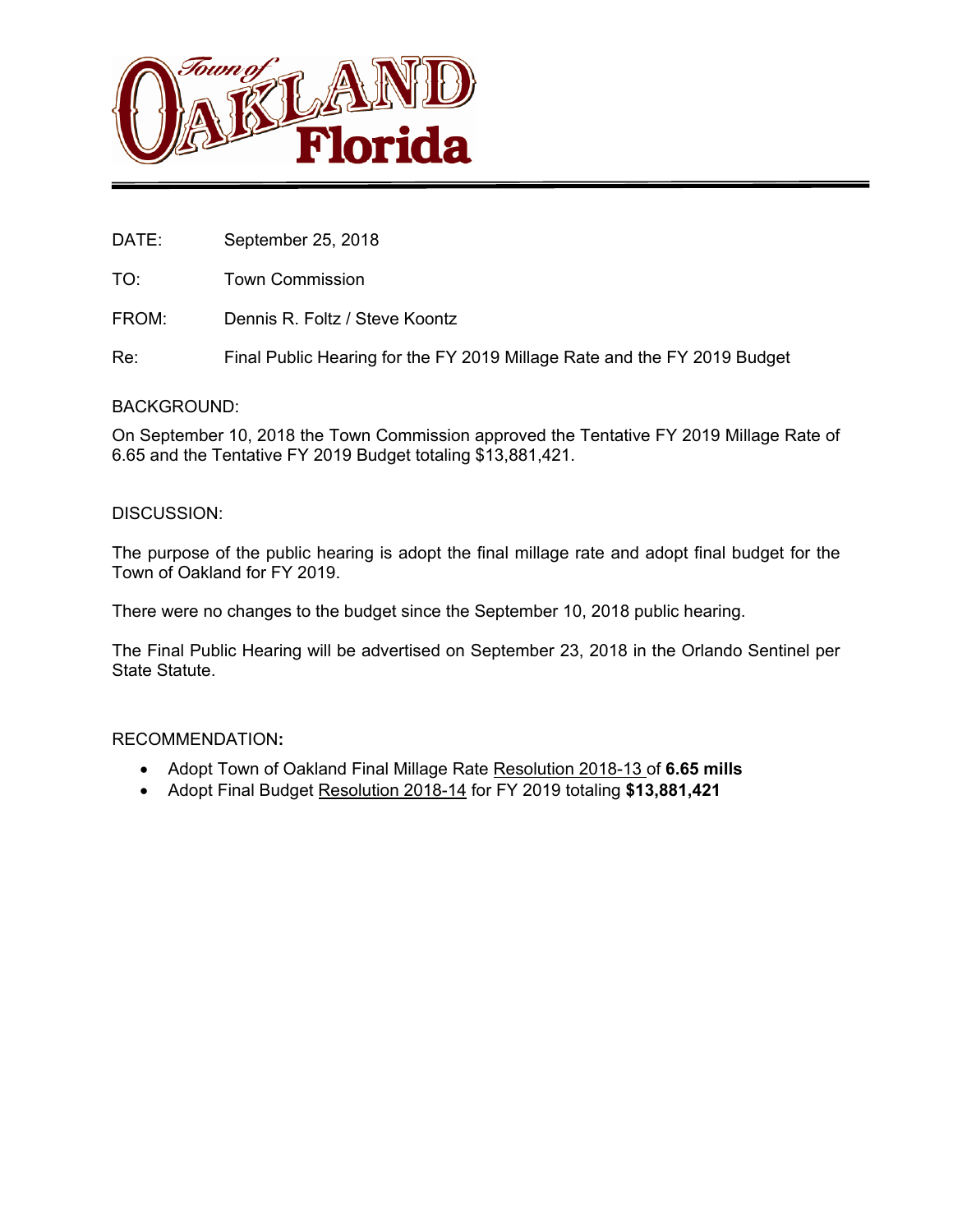# **Town of Oakland Fiscal Year 2019 Budget**

|                                                 | <b>REVENUE</b> | <b>EXPENSES</b> |
|-------------------------------------------------|----------------|-----------------|
| <b>TOWN OPERATIONS:</b>                         |                |                 |
| <b>GENERAL FUND</b>                             | \$6,886,747    | \$6,886,747     |
| <b>ENTERPRISE FUNDS:</b><br><b>UTILITY FUND</b> | \$2,508,859    | \$2,508,859     |
| <b>SCHOOL OPERATIONS:</b>                       |                |                 |
| <b>OACS</b>                                     | \$4,485,815    | \$4,485,815     |
|                                                 |                |                 |
| <b>TOTAL</b>                                    | \$13,881,421   | \$13,881,421    |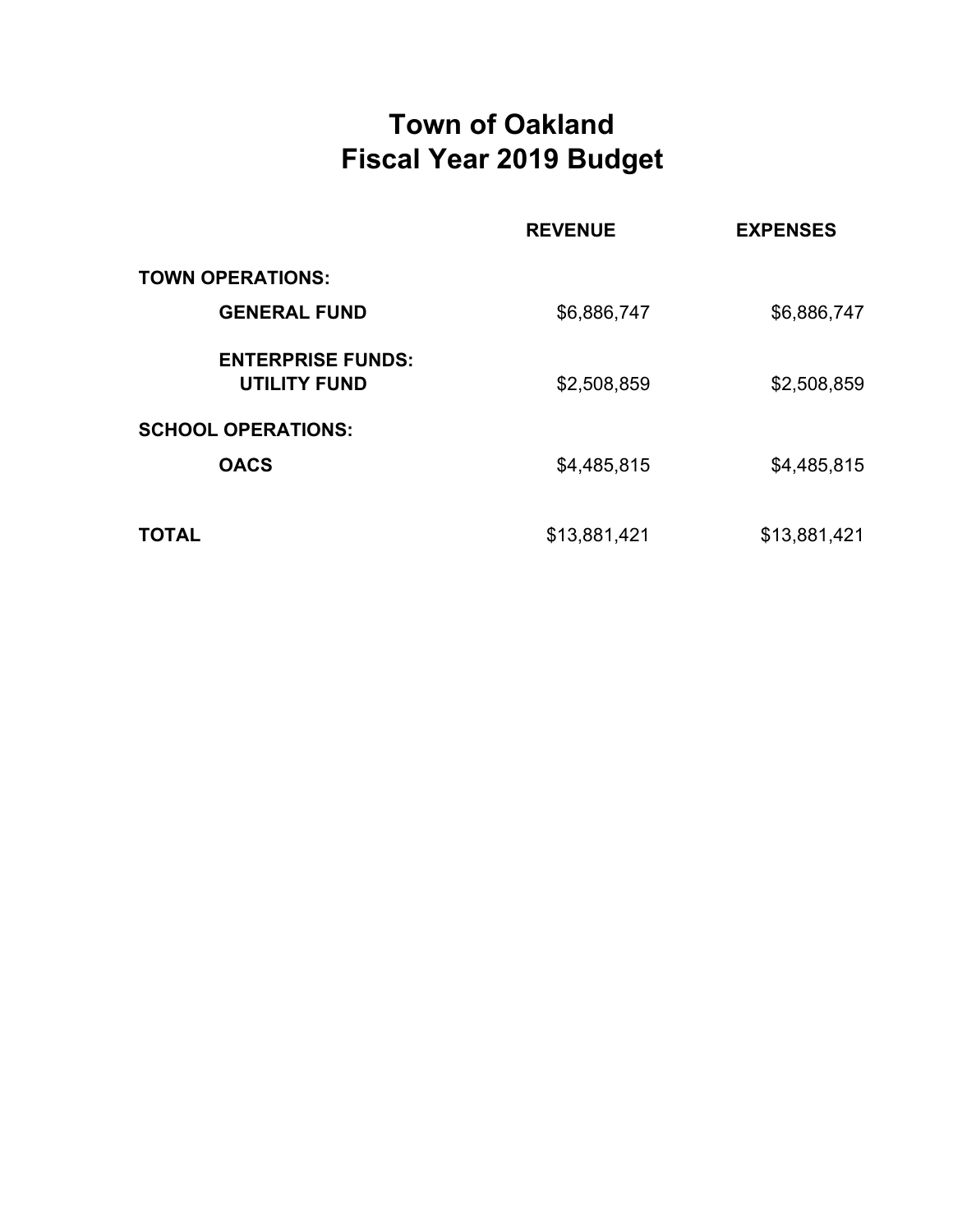## **FY 2019 General Fund Budget**

## **Budget Public Hearing September 10, 2018**

| FY 2019   |
|-----------|
| Tentative |
| Budget    |

Revenue

| 001.311.0001.0 Ad Valorem Taxes                   | 1,704,919 |
|---------------------------------------------------|-----------|
| 001.314.1001.0 U/T - Electric                     | 212,220   |
| 001.314.3001.0 Tax - UB                           | 69,775    |
| 001.314.8001.0 UT - Propane Gas                   | 8,525     |
| 001.315.0001.0 CST                                | 71,296    |
| 001.323.0011.0 F/F - Electric                     | 140,780   |
| 001.316.0001.0 Business Tax - Town                | 11,400    |
| 001.322.0001.0 Permits                            | 3,249     |
| 001.322.0002.0 Planning & Zoning Fees             | 106,277   |
| 001.322.0003.0 Planning Fees Charge Back          | 0         |
| 001.322.0004.0 Building Permits                   | 505,000   |
| 001.329.0004.0 Development Review/Admin. Fees     | 29,070    |
| 001.331.2002.0 Byrne Grant                        | 0         |
| 001.335.1201.0 Local Option Gas Tax               | 90,326    |
| 001.335.1202.0 Municipal Fuel Tax                 | 2,207     |
| 001.335.1203.0 State Revenue Sharing              | 112,392   |
| 001.335.1801.0 1/2 Sales Tax                      | 444,877   |
| 001.335.1901.0 Florida Fuel Tax Refund            | 1,565     |
| 001.338.0002.0 Business Tax - County              | 1,470     |
| 001.341.9001.0 Copying, Recording and Publication | 980       |
| 001.341.9002.0 Election / Qualifying Fees         | 190       |
| 001.341.9004.0 Lien Search Fees/Collection        | 6,175     |
| 001.342.2001.0 Fire & Rescue - OC Reimburse       | 14,250    |
| 001.343.0001.0 Street Lights                      | 1,045     |
| 001.343.4001.0 Garbage Collection                 | 190,385   |
| 001.343.4002.0 Recycle Bins                       | 95        |
| 001.354.0001.0 Court Fines & Bond                 | 14,250    |
| 001.354.0003.0 PD Education Fund -OC Fees Coll    | 2,185     |
| 001.359.0001.0 Code Enforcement                   | 1,900     |
| 001.360.0001.0 PD Miscellaneous Revenue           | 1,425     |
| 001.360.0002.0 Law Enforcement Reserve Unit       | 475       |
| 001.360.0003.0 Safe Schools                       | 60,000    |
| 001.360.0004.0 OACS Management Fees               | 231,434   |
| <b>Utility Administrative Fees</b>                | 178,268   |
| 001.361.1001.0 Interest                           | 7,600     |
| 001.362.0001.0 Post Office Building Rental        | 10,800    |
| 001.362.0002.0 Facility Rental Fees               | 34,200    |
| 001.366.0001.0 Contributions Received             | 950       |
| 001.366.0002.0 K-9 Revenue                        | 0         |
| 001.369.9001.0 Miscellaneous Revenue              | 9,500     |
| 001.369.9003.0 OACS Rent                          | 720,000   |
| 001.369.9010.0 Orange County Tourism Grant        | 168,750   |
| 001.369.9011.0 Arts & History Museum Loan         | 760,000   |
| 001.369.9012.0 Recreation Impact Fees             | 88,742    |
|                                                   |           |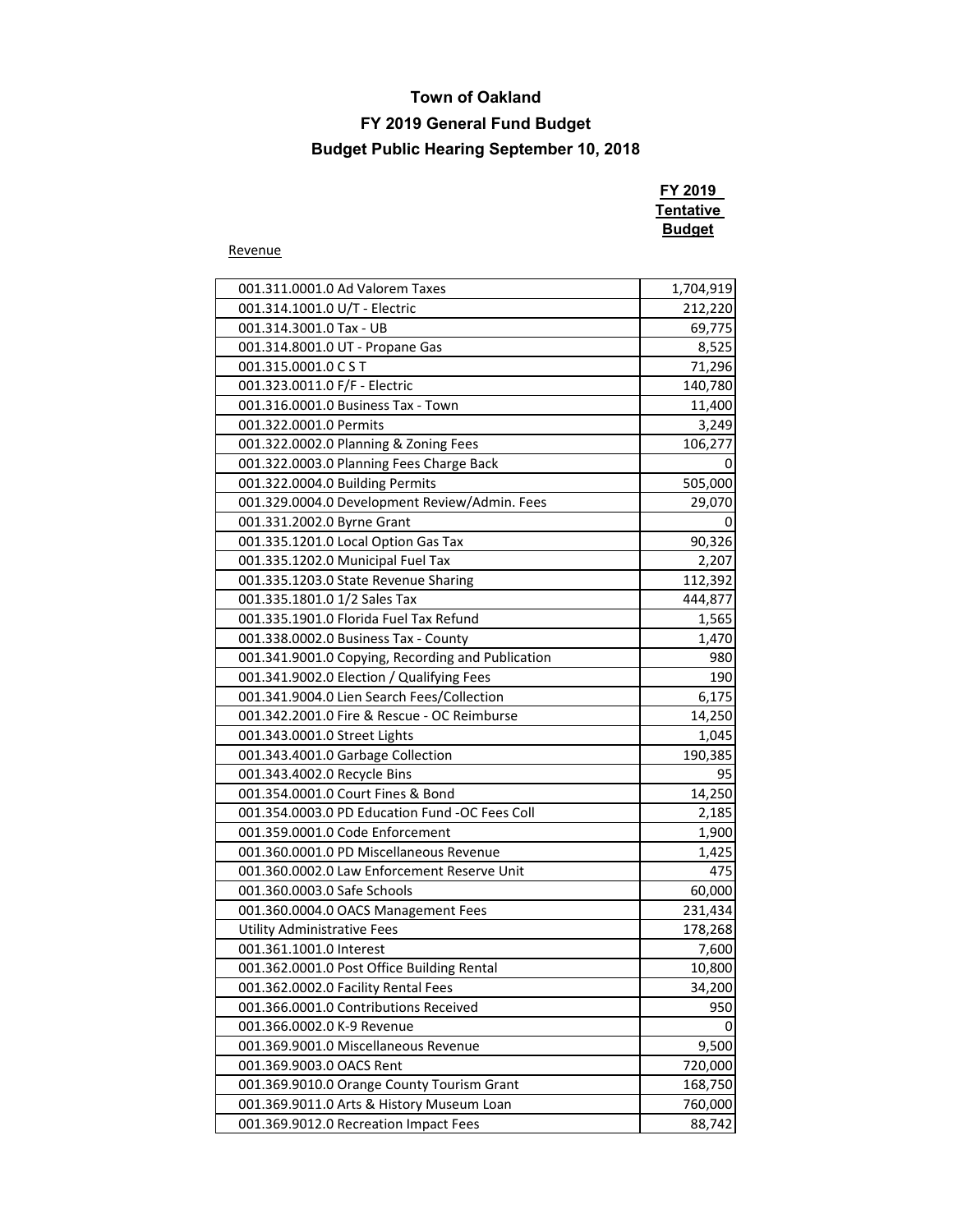## **FY 2019 General Fund Budget**

|                                                | FY 2019<br><b>Tentative</b> |
|------------------------------------------------|-----------------------------|
|                                                | <b>Budget</b>               |
| 001.369.9013.0 Transfer Transportation IF      | 750,000                     |
| <b>FEMA Reimbursement</b>                      | 100,000                     |
| Police Impact Fees                             | 17,800                      |
| 001.369.9014.0 EPA Grant                       | 0                           |
| 001.369.9016.0 FDEP Grant                      | 0                           |
| 001.369.9017.0 Insurance Reimbursement         | $\Omega$                    |
| <b>Total Revenue</b>                           | 6,886,747                   |
| Expenses                                       |                             |
| <b>General Government</b>                      |                             |
| 001.510.3101.0 Legal Services                  | 30,000                      |
| 001.510.3107.0 Town Attorney                   | 7,200                       |
| 001.510.3109.0 Engineering Services            | 2,000                       |
| 001.510.3201.0 Accounting                      | 12,000                      |
| 001.510.3202.0 Auditing Services               | 22,500                      |
| 001.510.3205.0 Intergovernmental Services      | 10,000                      |
| 001.510.3412.0 Impact Fee Study                | ŋ                           |
| 001.510.4801.0 Legal Advertising and Recording | 3,000                       |
| 001.510.5501.0 Meetings and Workshops          | 300                         |
| 001.510.7100.0 Debt Service - Town Center      | 65,000                      |
| 001.510.7101.0 Debt Service Town Center Fees   | 750                         |
| 001.510.7104.0 OACS Debt Service               | 400,035                     |
| 001.510.7107.0 OACS Debt Service Interest      | 165,990                     |
| 001.510.7200.0 Interest                        | 45,000                      |
| Debt Service Art and History Center            | 65,000                      |
| Interest Art and History Center                | 23,742                      |
| 001.510.7300.0 Other Debt Service Costs        | 838                         |
| <b>Total General Government</b>                | 853,355                     |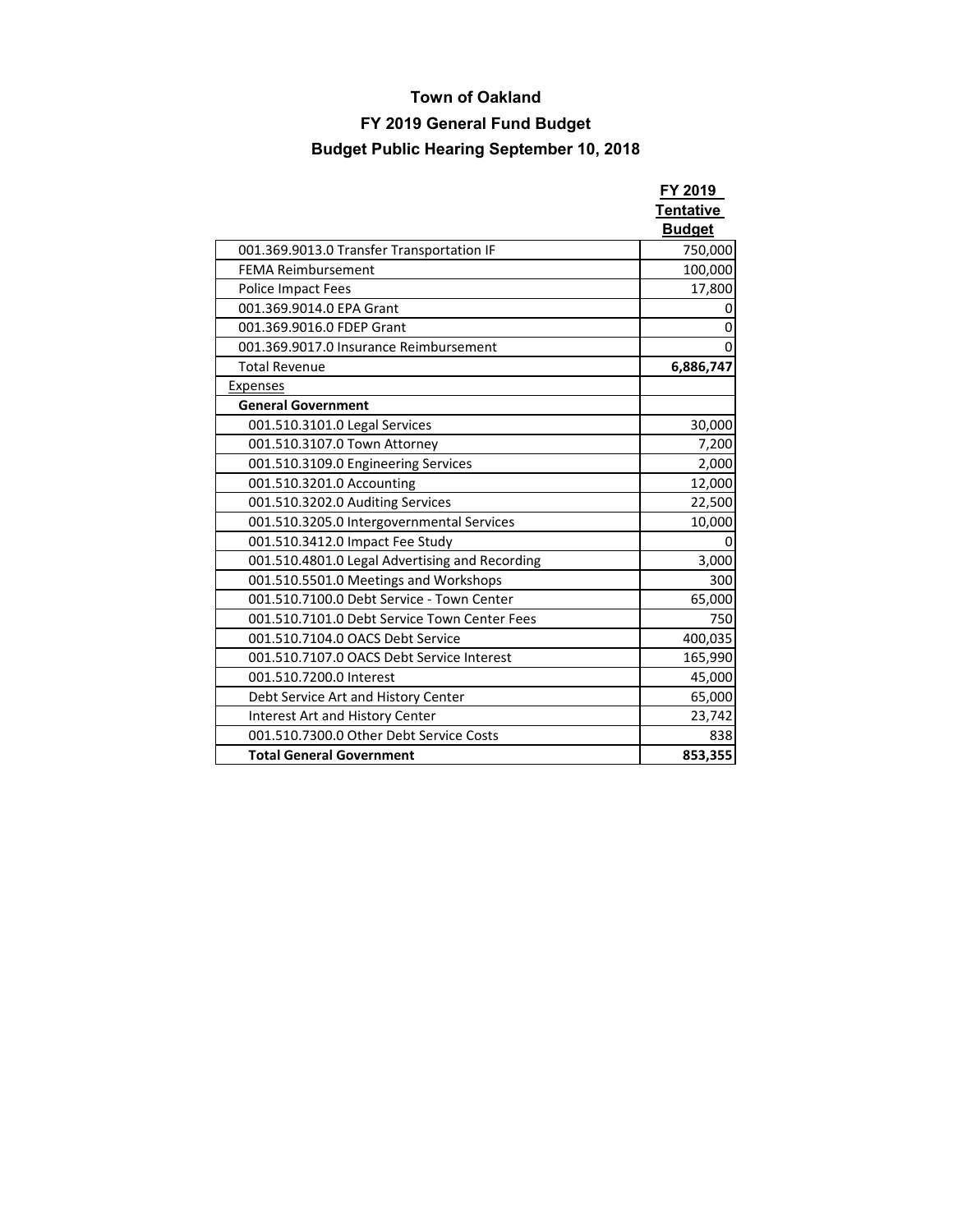## **FY 2019 General Fund Budget**

|                                                 | FY 2019<br><b>Tentative</b><br><b>Budget</b> |
|-------------------------------------------------|----------------------------------------------|
| Legislative                                     |                                              |
| 001.511.1100.0 Commission Compensation          | 2,995                                        |
| 001.511.2301.0 Group Health Insurance           | 25,200                                       |
| 001.511.3111.0 Legislative Services             | 0                                            |
| 001.511.3407.0 Transcribing Services            | 1,000                                        |
| 001.511.4906.0 Election Costs                   | 0                                            |
| 001.511.5400.0 Travel and Per Diem              | 8,500                                        |
| 001.511.5401.0 Memberships                      | 2,000                                        |
| 001.511.5407.0 Events                           | 1,500                                        |
| 001.511.5501.0 Meetings and Workshops           | 1,000                                        |
| 001.511.8301.0 Community Affairs and Grants     | 1,000                                        |
| <b>Total Legislative</b>                        | 43,195                                       |
| <b>Town Clerk</b>                               |                                              |
| 001.512.1200.0 Compensation (TC)                | 84,349                                       |
| 001.512.2100.0 Payroll Taxes - FICA             | 6,453                                        |
| 001.512.2200.0 Retirement                       | 2,732                                        |
| 001.512.2301.0 Group Health Insurance           | 9,100                                        |
| 001.512.4102.0 Cell Phone                       | 600                                          |
| 001.512.4202.0 Postage                          | 400                                          |
| 001.512.4609.0 Office Equipment and Maintenance | 300                                          |
| 001.512.4802.0 Ordinance Codification           | 2,450                                        |
| 001.512.5101.0 Office Supplies                  | 600                                          |
| 001.512.5202.0 Computer Software                | 6,500                                        |
| 001.512.5401.0 Memberships                      | 500                                          |
| 001.512.5501.0 Meetings and Workshops           | 2,000                                        |
| 001.512.5540.0 Travel and Per Diem              | 1,000                                        |
| <b>Total Town Clerk</b>                         | 116,984                                      |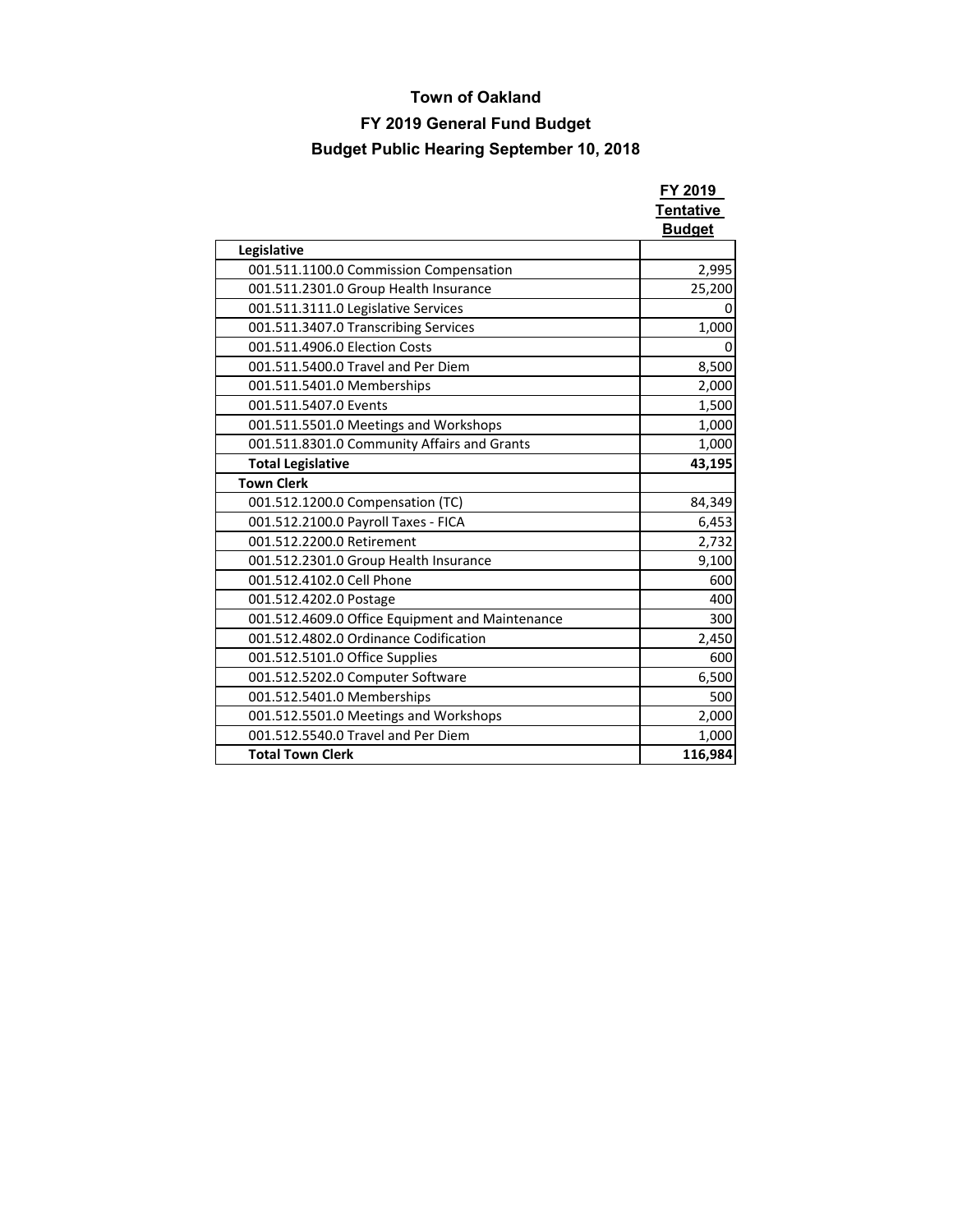## **FY 2019 General Fund Budget**

|                                              | FY 2019<br>Tentative |
|----------------------------------------------|----------------------|
|                                              | <b>Budget</b>        |
| Finance/Administration                       |                      |
| (ADMIN)<br>001.513.1200.0 Compensation       | 374,455              |
| 001.513.2100.0 Payroll Taxes - FICA          | 28,646               |
| 001.513.2200.0 Retirement                    | 21,858               |
| 001.513.2301.0 Group Health Insurance        | 50,900               |
| 001.513.2401.0 Workers' Compensation         | 5,000                |
| 001.513.3105.0 Hiring Expense and Testing    | 150                  |
| 001.513.3110.0 Computer Services             | 2,500                |
| 001.513.3113.0 Consulting Services           | 35,000               |
| 001.513.3203.0 Payroll Fees                  | 6,000                |
| 001.513.3299.0 Other                         | 800                  |
| 001.513.4101.0 Telecommunications            | 3,200                |
| 001.513.4102.0 Cell Phone                    | 4,200                |
| 001.513.4103.0 Internet                      | 1,500                |
| 001.513.4104.0 Security Camera Monitoring    | 3,000                |
| 001.513.4202.0 Postage                       | 2,000                |
| 001.513.4301.0 Electric                      | 7,800                |
| 001.513.4302.0 Water                         | 3,000                |
| 001.513.4401.0 Auto Lease                    | 6,120                |
| 001.513.4403.0 Office Equipment Lease        | 5,500                |
| 001.513.4501.0 General Liability Insurance   | 30,000               |
| 001.513.4502.0 Auto Insurance                | 0                    |
| 001.513.4603.0 Vehicles and Equipment Repair | 1,000                |
| 001.513.4608.0 Building Maintenance          | 0                    |
| 001.513.4901.0 Employee Recognition          | 5,000                |
| 001.513.5101.0 Office Supplies               | 8,000                |
| 001.513.5202.0 Computer Software             | 12,800               |
| 001.513.5203.0 Fuel                          | 3,000                |
| 001.513.5212.0 FFE                           | 0                    |
| 001.513.5213.0 Website                       | 2,800                |
| 001.513.5401.0 Memberships                   | 2,500                |
| 001.513.5497.0 Events                        | 12,000               |
| 001.513.5498.0 Town Naming Commemorative     | 1,500                |
| 001.513.5501.0 Meetings and Workshops        | 2,500                |
| 001.513.5540.0 Travel and Per Diem           | 2,000                |
| 001.513.5545.0 Marketing and Branding        | 21,378               |
| 001.513.6340.0 Vehicles & Equipment          | 500                  |
| 001.513.6700.0 Computers and Servers         | 7,085                |
| 001.513.6750.0 Town Security System          | 2,500                |
| <b>Total Finance/Administration</b>          | 676,192              |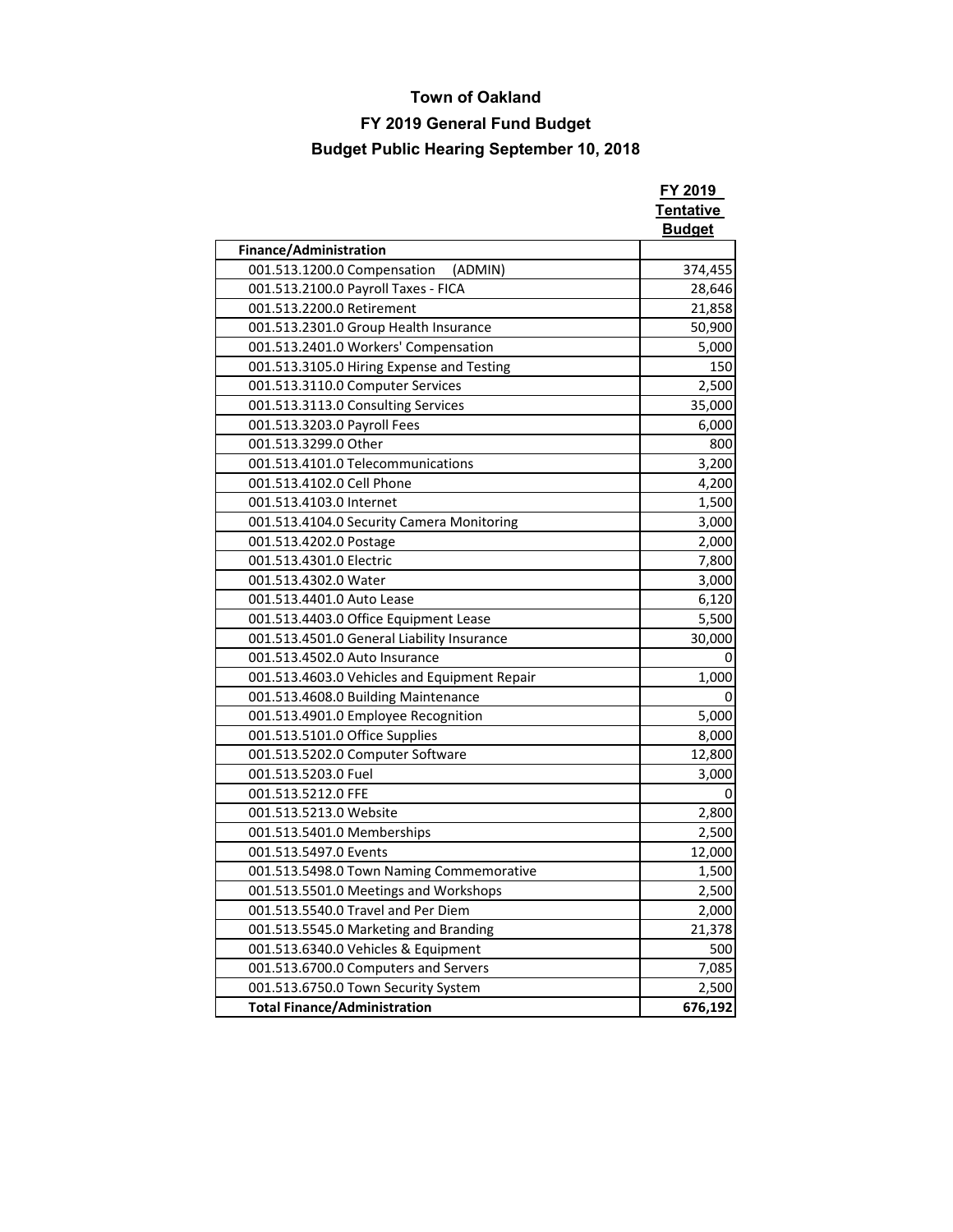## **FY 2019 General Fund Budget**

|                                                | FY 2019                           |
|------------------------------------------------|-----------------------------------|
|                                                | <b>Tentative</b><br><b>Budget</b> |
| <b>Planning</b>                                |                                   |
| 001.515.1200.0 Compensation<br>(PL)            | 119,438                           |
| 001.515.2100.0 Payroll Taxes - FICA            | 9,137                             |
| 001.515.2200.0 Retirement                      | 4,778                             |
| 001.515.2301.0 Group Health Insurance          | 12,700                            |
| 001.515.3101.0 Legal Services                  | 2,000                             |
| 001.515.3110.0 Computer Services               | 0                                 |
| 001.515.3113.0 Consulting Services             | 20,000                            |
| 001.515.3123.0 Consulting Services Charge Back | 125,000                           |
| 001.515.3199.0 Other                           | 150                               |
| 001.515.4102.0 Cell Phone                      | 960                               |
| 001.515.4103.0 Internet                        | 1,000                             |
| 001.515.4202.0 Postage                         | 1,000                             |
| 001.515.4404.0 Office Lease                    | 12,600                            |
| 001.515.4625.0 Building Official               | 250,000                           |
| 001.515.4801.0 Legal Advertising & Recording   | 1,500                             |
| 001.515.5101.0 Office Supplies                 | 750                               |
| 001.515.5202.0 Computer Software               | 1,900                             |
| 001.515.5214.0 Auto Expense                    | 3,600                             |
| 001.515.5401.0 Memberships                     | 1,200                             |
| 001.515.5501.0 Meetings and Workshops          | 1,000                             |
| 001.515.5540.0 Travel and Per Diem             | 800                               |
| <b>Total Planning</b>                          | 569,513                           |
| <b>Human Resources</b>                         |                                   |
| 001.518.1200.0 Compensation (HR)               | 64,891                            |
| 001.518.2100.0 Payroll Taxes - FICA            | 4,965                             |
| 001.518.2200.0 Retirement                      | 2,596                             |
| 001.518.2301.0 Group Health Insurance          | 9,100                             |
| 001.518.3101.0 Legal                           | 2,000                             |
| 001.518.3105.0 Hiring Expense and Testing      | 500                               |
| 001.518.4102.0 Cell Phone                      | 960                               |
| 001.518.4202.0 Postage                         | 75                                |
| 001.518.5101.0 Office Supplies                 | 250                               |
| 001.518.5202.0 Computer Software               | 150                               |
| 001.518.5212.0 FFE                             | 0                                 |
| 001.518.5401.0 Memberships                     | 75                                |
| 001.518.5501.0 Meetings and Workshops          | 500                               |
| 001.518.5540.0 Travel and Per Diem             | 250                               |
| 001.518.6700.0 Travel and Per Diem             | 600                               |
| <b>Total Human Resources</b>                   | 86,912                            |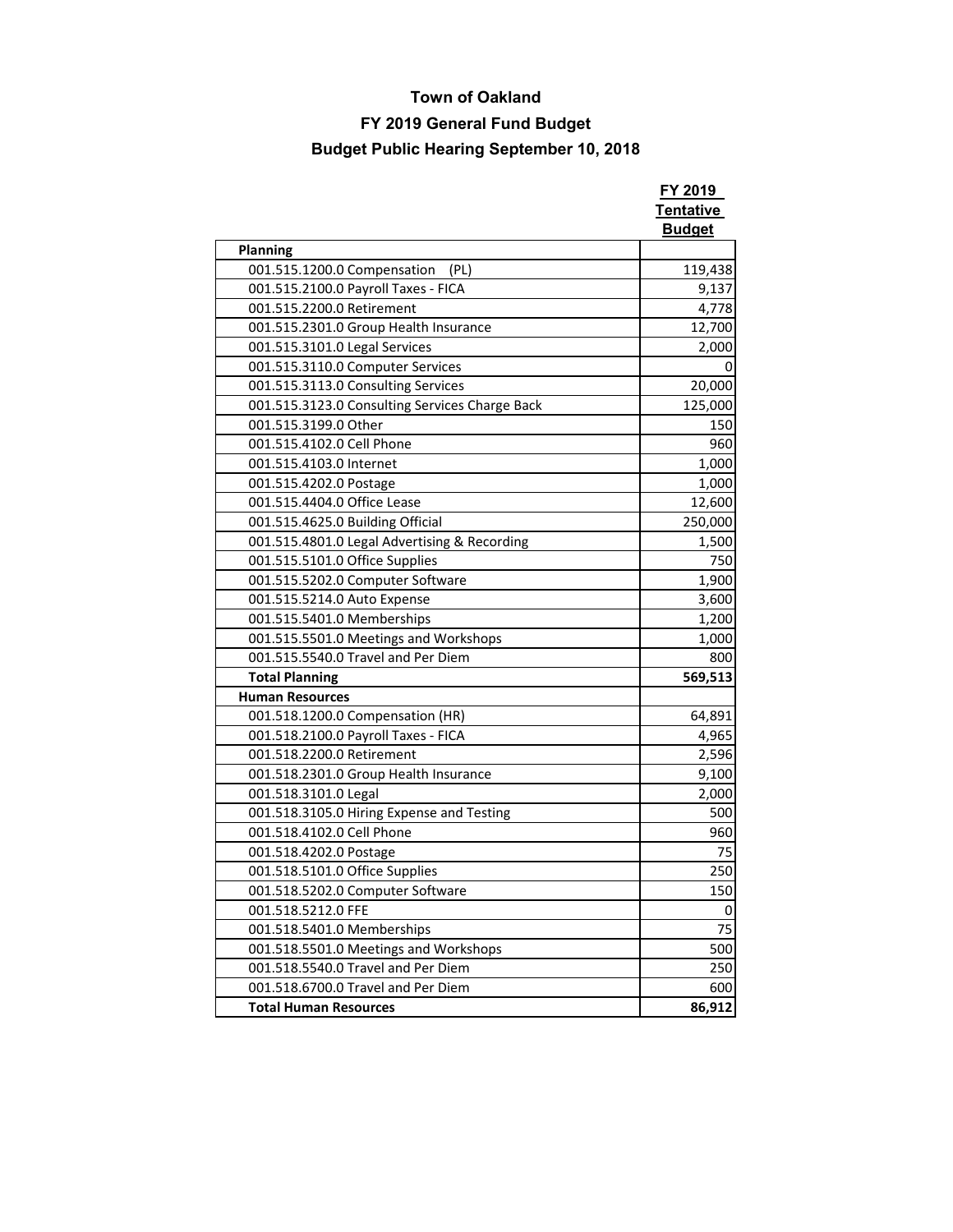## **FY 2019 General Fund Budget**

|                                                | FY 2019<br>Tentative<br><b>Budget</b> |
|------------------------------------------------|---------------------------------------|
| <b>Public Works</b>                            |                                       |
| 001.519.1200.0 Compensation<br>(PW)            | 271,284                               |
| 001.519.2100.0 Payroll Taxes - FICA            | 20,754                                |
| 001.519.2200.0 Retirement                      | 9,126                                 |
| 001.519.2301.0 Group Health Insurance          | 40,950                                |
| 001.519.2401.0 Workers' Compensation           | 3,000                                 |
| 001.519.3103.0 Surveying Services              | 5,000                                 |
| 001.519.3105.0 Hiring Expense and Testing      | 500                                   |
| 001.519.3106.0 Arborist                        | 2,000                                 |
| 001.519.3109.0 Engineering Services            | 25,000                                |
| 001.519.4101.0 Telecommunications              | 2,500                                 |
| 001.519.4102.0 Cell Phone                      | 2,500                                 |
| 001.519.4103.0 Internet                        | 0                                     |
| 001.519.4202.0 Postage                         | 100                                   |
| 001.519.4301.0 Electric                        | 4,000                                 |
| 001.519.4302.0 Water                           | 1,000                                 |
| 001.519.4401.0 Auto Lease                      | 15,000                                |
| 001.519.4403.0 Office Equipment Lease          | 2,000                                 |
| 001.519.4404.0 Office Lease                    | 0                                     |
| 001.519.4501.0 General Liability Insurance     | 8,930                                 |
| 001.519.4601.0 Drainage Stormwater Maintenance | 30,000                                |
| 001.519.4603.0 Vehicles and Equipment Repair   | 10,000                                |
| 001.519.4604.0 Laboratories                    | 0                                     |
| 001.519.4608.0 Building Maintenance            | 30,000                                |
| 001.519.4611.0 Septic Repair and Maintenance   | 1,000                                 |
| 001.519.4612.0 Landscaping                     | 18,000                                |
| 001.519.4613.0 Parks and Grounds               | 2,000                                 |
| 001.519.4614.0 Pest Control                    | 3,900                                 |
| 001.519.4615.0 Tree Service                    | 30,000                                |
| 001.519.4690.0 Hurricane Irma                  | 0                                     |
| 001.519.4904.0 Disposal Fees                   | 3,000                                 |
| 001.519.4908.0 Equipment                       | 3,000                                 |
| 001.519.5101.0 Office Supplies                 | 1,000                                 |
| 001.519.5202.0 Computer Software               | 350                                   |
| 001.519.5203.0 Fuel                            | 12,000                                |
| 001.519.5205.0 Uniforms                        | 1,500                                 |
| 001.519.5207.0 Tools, Hardware and Supplies    | 13,000                                |
| 001.519.5208.0 Janitorial Supplies             | 2,500                                 |
| 001.519.5301.0 R-O-W Maintenance & Materials   | 32,000                                |
| 001.519.5303.0 Community Garden                |                                       |
| 001.519.5501.0 Meetings and Workshops          | 2,500                                 |
| 001.519.5540.0 Travel and Per Diem             |                                       |
| Capital Software                               | 10,000                                |
| 001.519.6608.0 Roundabout                      | 0                                     |
| 001.519.6800.0 Stormwater/Drainage Projects    | 15,000                                |
| <b>Total Public Works</b>                      | 634,394                               |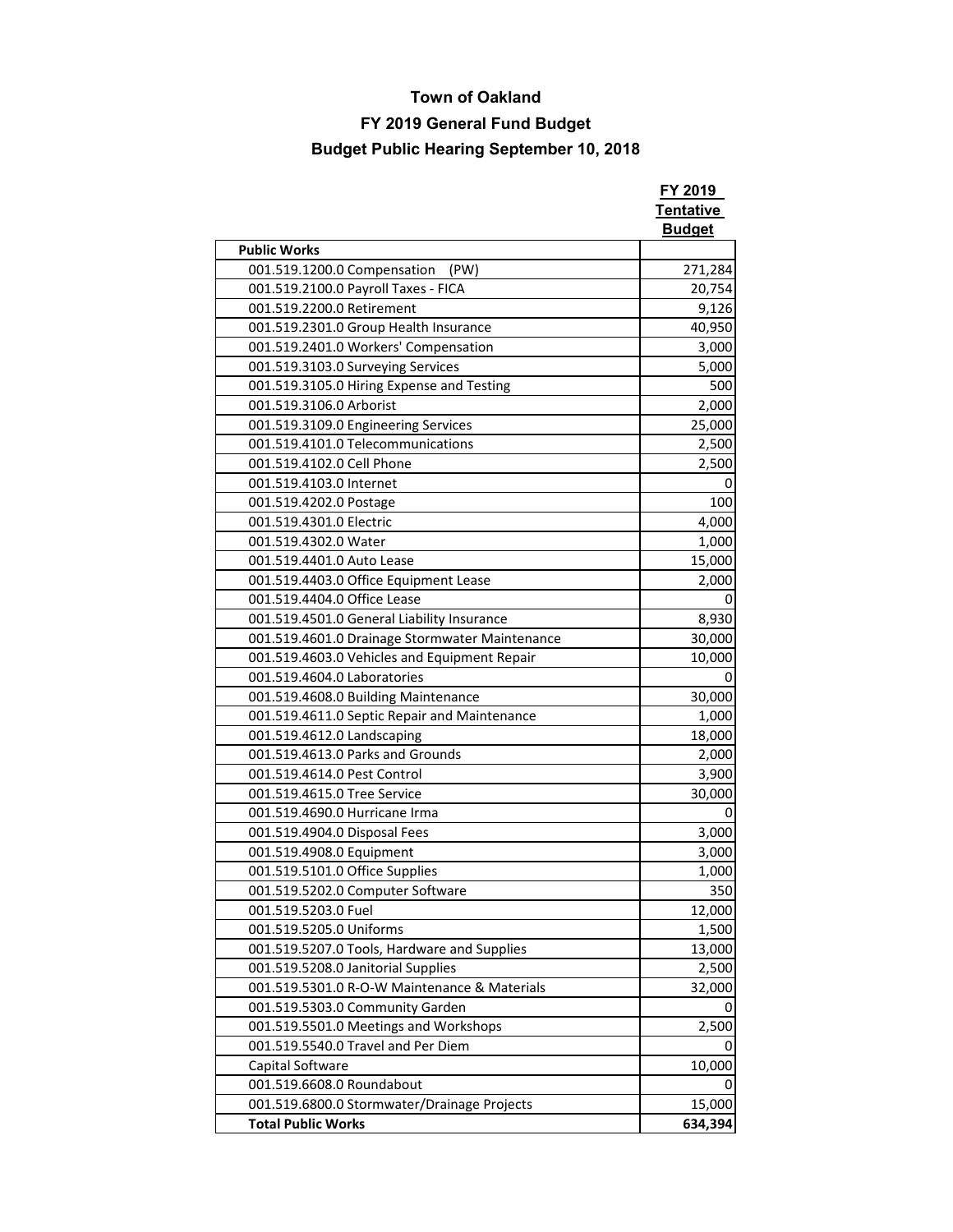## **FY 2019 General Fund Budget**

|                                                                        | FY 2019<br>Tentative<br><b>Budget</b> |
|------------------------------------------------------------------------|---------------------------------------|
| <b>Police Department</b>                                               |                                       |
| 001.521.1200.0 Compensation<br>(PD)                                    | 668,544                               |
| 001.521.2100.0 Payroll Taxes - FICA                                    | 51,144                                |
| 001.521.2200.0 Retirement                                              | 26,742                                |
| 001.521.2301.0 Group Health Insurance                                  | 127,400                               |
| 001.521.2401.0 Workers' Compensation                                   | 14,000                                |
| 001.521.3101.0 Legal Services                                          | 2,000                                 |
| 001.521.3105.0 Hiring Expense and Testing                              | 2,445                                 |
| 001.521.3110.0 Computer Services                                       | 31,600                                |
| 001.521.3402.0 Radio Dispatch                                          | 42,961                                |
| 001.521.3407.0 Transcribing Services                                   | 500                                   |
| 001.521.3408.0 Internet Database Services                              | 2,000                                 |
| 001.521.4101.0 Telecommunications                                      | 9,100                                 |
| 001.521.4102.0 Cell Phone                                              | 3,100                                 |
| 001.521.4103.0 Internet                                                | 7,358                                 |
| 001.521.4202.0 Postage                                                 | 500                                   |
| 001.521.4301.0 Electric                                                | 18,000                                |
| 001.521.4302.0 Water                                                   | 1,750                                 |
| 001.521.4401.0 Auto Lease                                              | 97,444                                |
| 001.521.4403.0 Office Equipment Lease                                  | 2,637                                 |
| 001.521.4501.0 General Liability Insurance                             | 34,601                                |
| 001.521.4504.0 High Risk Insurance                                     | 520                                   |
| 001.521.4603.0 Vehicles and Equipment Repair                           | 33,590                                |
| 001.521.4608.0 Building Maintenance                                    | 0                                     |
| 001.521.4609.0 Office Equipment and Maintenance                        | 1,000                                 |
| 001.521.4616.0 Radar/Speedometer                                       | 1,880                                 |
| 001.521.4702.0 Brochures                                               | 1,300                                 |
| 001.521.4902.0 Community Policing Act                                  | 2,000                                 |
| 001.521.4903.0 School Safety Program                                   | 1,000                                 |
| 001.521.5101.0 Office Supplies                                         | 3,400                                 |
| 001.521.5202.0 Computer Software                                       | 7,850                                 |
| 001.521.5203.0 Fuel                                                    | 44,300                                |
| 001.521.5205.0 Uniforms<br>001.521.5207.0 Tools, Hardware and Supplies | 8,348<br>7,500                        |
| 001.521.5210.0 Body Armor                                              | 2,640                                 |
| 001.521.5211.0 Officer Equipment                                       | 6,900                                 |
| 001.521.5216.0 K-9 Operating Supplies                                  | 3,820                                 |
| 001.521.5401.0 Memberships                                             | 3,295                                 |
| 001.521.5402.0 Subscriptions                                           | 1,500                                 |
| 001.521.5501.0 Meetings and Workshops                                  | 4,200                                 |
| 001.521.5540.0 Travel and Per Diem                                     | 3,500                                 |
| 001.521.5599.0 Other                                                   | 1,000                                 |
| 001.521.6340.0 Machinery and Equipment                                 | 13,968                                |
| <b>Total Police Department</b>                                         | 1,297,337                             |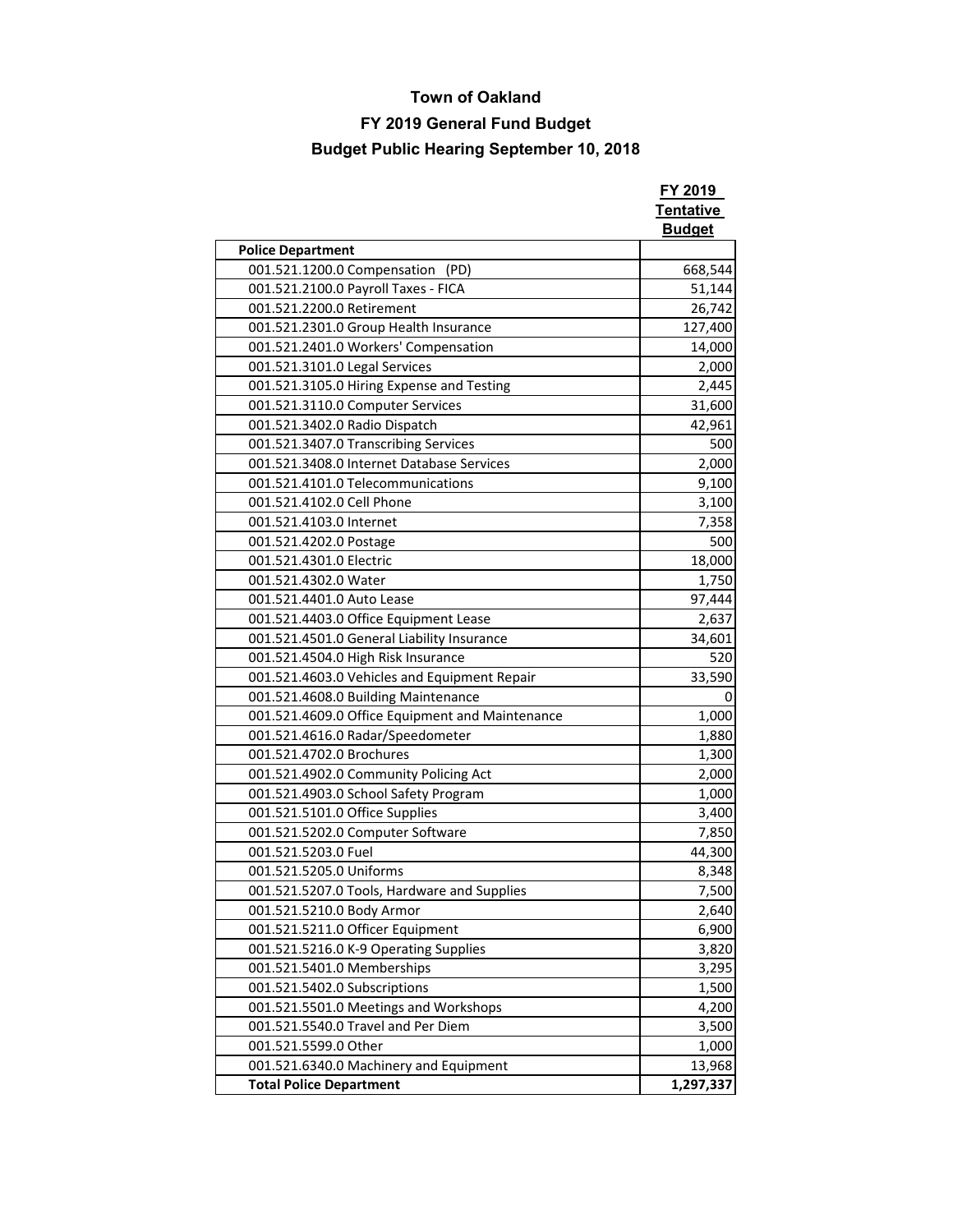## **FY 2019 General Fund Budget**

|                                              | FY 2019<br>Tentative<br><b>Budget</b> |
|----------------------------------------------|---------------------------------------|
| <b>Code Enforcement</b>                      |                                       |
| 001.524.1200.0 Compensation (CE)             | 21,424                                |
| 001.524.2100.0 Payroll Taxes - FICA          | 1,639                                 |
| 001.524.3101.0 Legal                         | 1,000                                 |
| 001.524.3110.0 Computer Services             | 150                                   |
| 001.524.4204.0 Postage                       | 750                                   |
| 001.524.4401.0 Auto Lease                    | 7,500                                 |
| 001.524.4603.0 Vehicles & Equipment Repair   |                                       |
| 001.524.4621.0 Code Enforcement Work         | 6,000                                 |
| 001.524.4622.0 Magistrate                    | 4,000                                 |
| 001.524.4623.0 Administration                | 1,000                                 |
| 001.524.4624.0 Advertising                   | 2,000                                 |
| 001.524.5203.0 Fuel                          | 750                                   |
| <b>Total Code Enforcement</b>                | 46,213                                |
| <b>Oakland Nature Preserve</b>               |                                       |
| 001.579.4650.0 Repairs - Grant reimbursement | 0                                     |
| 001.579.4651.0 Boardwalk repair IRMA         | ŋ                                     |
| 001.579.1200.0 Compensation                  | 20,000                                |
| 001.579.2301.0 Group Health Insurance        | 0                                     |
| 001.579.4301.0 Electric                      | 3,000                                 |
| 001.579.4302.0 Water                         | 1,100                                 |
| 001.579.4501.0 General Liability Insurance   | 4,916                                 |
| 001.579.4608.0 Building Maintenance          | 1,000                                 |
| 001.579.4612.0 Landscaping                   | 1,000                                 |
| 001.579.4614.0 Pest Control                  | 1,000                                 |
| <b>Total Oakland Nature Preserve</b>         | 32,016                                |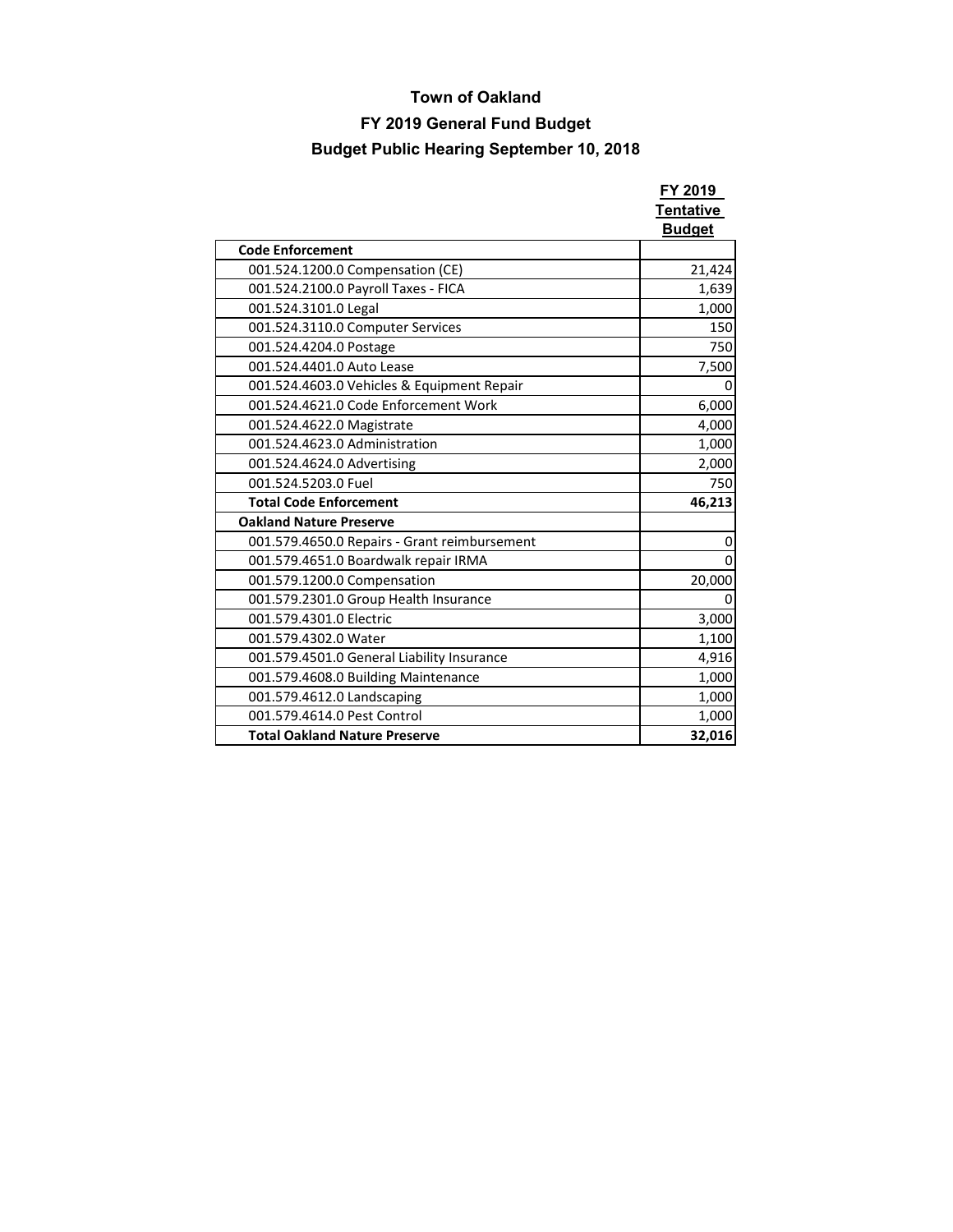## **FY 2019 General Fund Budget**

|                                                | FY 2019<br>Tentative<br><b>Budget</b> |
|------------------------------------------------|---------------------------------------|
| <b>Municipal Services</b>                      |                                       |
| 001.522.3406.0 Fire & Emergency Rescue Service | 572,819                               |
| 001.530.4610.0 Traffic Lights R&M              | 5,200                                 |
| 001.531.1430.0 Electric - Traffic Lights       | 25,000                                |
| 001.534.4904.0 Refuse Collection               | 186,665                               |
| <b>Total Municipal Services</b>                | 789,684                               |
| <b>Special Projects</b>                        |                                       |
| 001.539.6603.0 Arts & History Museum           | 925,000                               |
| 001.539.6608.0 Roundabout                      | 750,000                               |
| 001.539.6802.0 Mid Town Drainage               | 2,000                                 |
| <b>Total Special Projects</b>                  | 1,677,000                             |
| <b>Facility Rentals</b>                        |                                       |
| 001.572.1200.0 Compensation                    | 22,000                                |
| 001.572.2100.0 Payroll Taxes                   | 1,683                                 |
| 001.572.4302.0 Water                           | 4,500                                 |
| 001.572.4608.0 Building Maintenance            | 12,500                                |
| 001.572.4611.0 Septic System Maintenance       | 2,000                                 |
| 001.572.4612.0 Landscaping                     | 8,000                                 |
| 001.572.4617.0 Facility Rental Repairs         | 5,000                                 |
| 001.572.4618.0 Facility Rental Expenses        | 5,000                                 |
| 001.572.4999.0 Other                           | 1,269                                 |
| 001.572.5212.0 FFE                             | 2,000                                 |
| <b>Total Facility Rentals</b>                  | 63,952                                |
| <b>Total Expenses</b>                          | 6,886,747                             |
| Excess Revenue Over (Under) Expenditures       | 0                                     |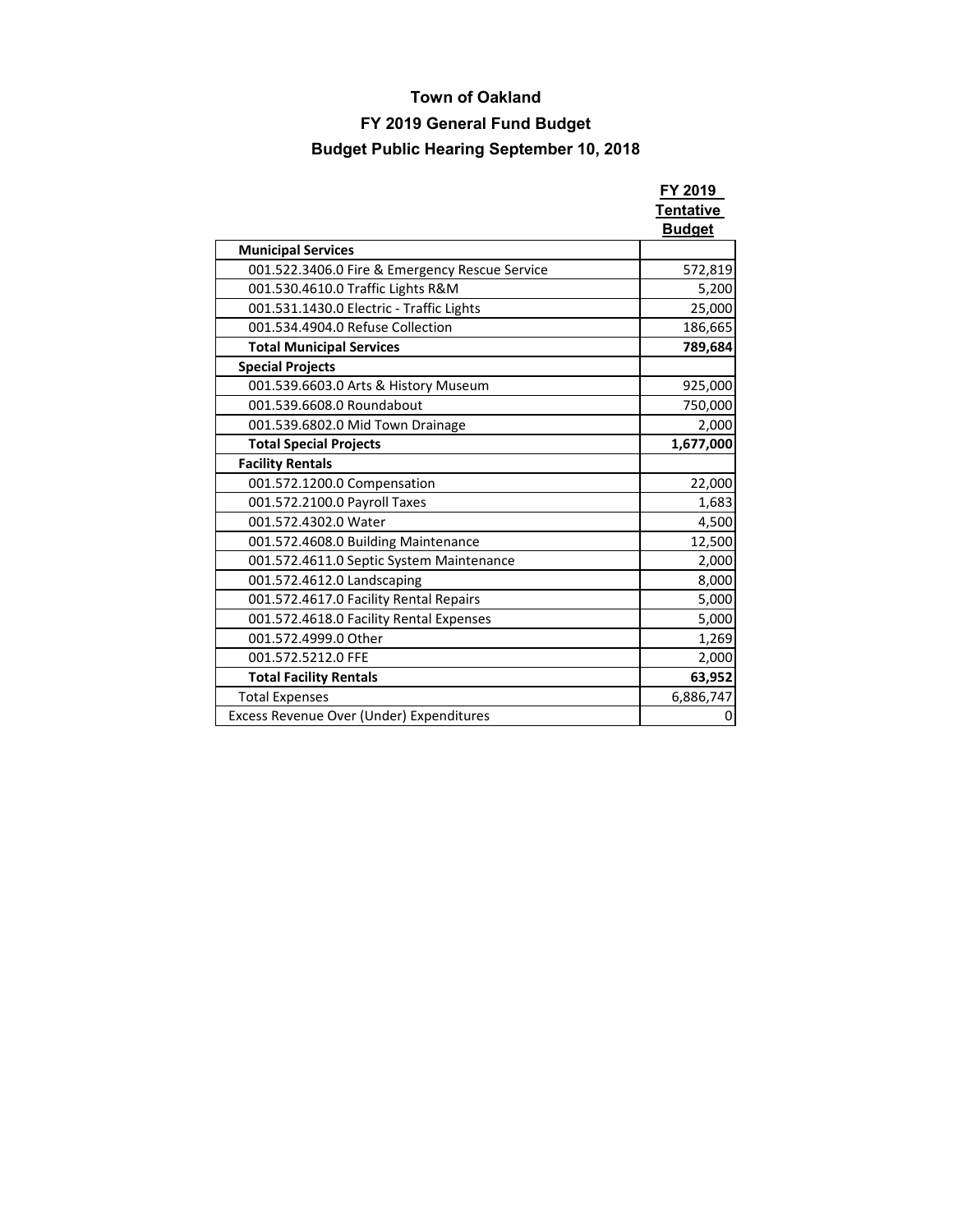|                                                  | FY 2019<br>Tentative<br><b>Budget</b> |
|--------------------------------------------------|---------------------------------------|
| Income                                           |                                       |
| 400.341.9004.0 Lien Search Fees                  | 3,500.00                              |
| 400.343.0002.0 Connection Fees                   | 350,000.00                            |
| 400.343.0003.0 Water Violation                   | 750.00                                |
| 400.343.0004.0 Water Meter Purchase by Developer | 25,000.00                             |
| 400.343.0031.0 Water Revenue                     | 796,359.00                            |
| 400.343.0040.0 Wastewater Revenue                | 25,000.00                             |
| 400.343.0045.0 Wastewater Tap Fee                | 15,000.00                             |
| 400.343.0099.0 Miscellaneous Revenue             | 0.00                                  |
| 400.361.1001.0 Interest Income                   | 250.00                                |
| 400.369.7001.0 Water Fund Reserves               | 0.00                                  |
| 400.369.7003.0 Wastewater Impact Fees            | 113,000.00                            |
| <b>SRF Loan Proceeds</b>                         | 180,000.00                            |
| 400.369.7005.0 State of Florida Grant            | 1,000,000.00                          |
| <b>Total Income</b>                              | 2,508,859.00                          |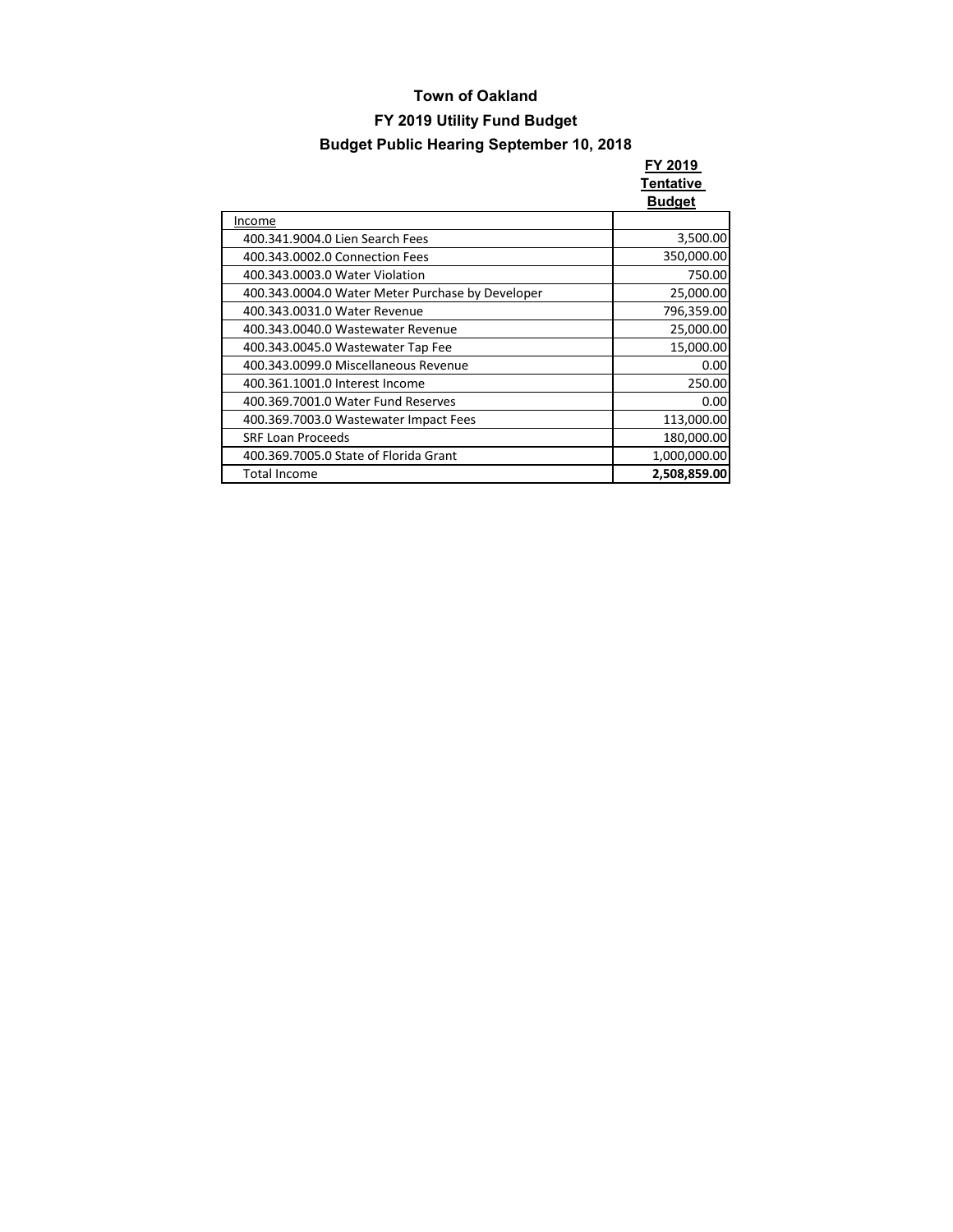**FY 2019** 

|                                                | <b>Tentative</b><br><b>Budget</b> |
|------------------------------------------------|-----------------------------------|
| <b>Expenses</b>                                |                                   |
| Water                                          |                                   |
| (WATER)<br>400.533.1200.0 Compensation         | 136,514.00                        |
| 400.533.2100.0 Payroll Taxes - FICA            | 10,444.00                         |
| 400.533.2200.0 Retirement                      | 4,518.00                          |
| 400.533.2301.0 Group Health Insurance          | 27,300.00                         |
| 400.533.2401.0 Workers' Compensation           | 3,500.00                          |
| 400.533.3101.0 Legal Services                  | 500.00                            |
| 400.533.3103.0 Surveying Services              | 4,000.00                          |
| 400.533.3105.0 Hiring Expense and Testing      | 500.00                            |
| 400.533.3109.0 Engineering Services            | 7,500.00                          |
| 400.533.3110.0 Computer Services               | 5,000.00                          |
| Administrative Fees (Salary Allocations)       | 142,614.00                        |
| 400.533.3201.0 Accounting                      | 0.00                              |
| 400.533.3202.0 Auditing Services               | 22,500.00                         |
| 400.533.3203.0 Payroll Fees                    | 0.00                              |
| 400.533.3299.0 Other                           | 0.00                              |
| 400.533.3401.0 Water Locating                  | 9,000.00                          |
| 400.533.3413.0 Consumptive Use Permit          | 0.00                              |
| 400.533.4101.0 Telecommunications              | 4,000.00                          |
|                                                | 1,500.00                          |
| 400.533.4103.0 Internet                        |                                   |
| 400.533.4201.0 Billing Statements Postage      | 5,760.00                          |
| 400.533.4202.0 Postage                         | 1,000.00                          |
| 400.533.4301.0 Electric                        | 25,000.00                         |
| 400.533.4302.0 Water                           | 300.00                            |
| 400.533.4401.0 Auto Lease                      | 20,000.00                         |
| 400.533.4403.0 Office Equipment Lease          | 2,200.00                          |
| 400.533.4501.0 General Liability Insurance     | 10,600.00                         |
| 400.533.4602.0 Hydrant Maintenance             | 7,500.00                          |
| 400.533.4603.0 Vehicles and Equipment Repair   | 10,000.00                         |
| 400.533.4604.0 Laboratories                    | 4,000.00                          |
| 400.533.4605.0 Water Tank Maintenance          | 17,500.00                         |
| 400.533.4606.0 Plant Operator                  | 2,500.00                          |
| 400.533.4607.0 System Operations               | 50,000.00                         |
| 400.533.4627.0 Water Supply Work Plan          | 0.00                              |
| 400.533.4801.0 Legal Advertising and Recording | 400.00                            |
| 400.533.5101.0 Office Supplies                 | 1,000.00                          |
| 400.533.5202.0 Computer Software               | 7,000.00                          |
| 400.533.5203.0 Fuel                            | 4,500.00                          |
| 400.533.5204.0 Chemicals                       | 14,000.00                         |
| 400.533.5207.0 Tools, Hardware and Supplies    | 15,000.00                         |
| 400.533.5213.0 Website                         | 2,770.00                          |
| 400.533.5215.0 Metering Equipment              | 125,000.00                        |
| 400.533.5401.0 Memberships                     | 2,500.00                          |
| 400.533.5407.0 Events/Calendar                 | 7,500.00                          |
| 400.533.5500.0 Contingency                     | 0.00                              |
| 400.533.5501.0 Meetings and Workshops          | 500.00                            |
| 400.533.5503.0 Education Training              | 500.00                            |
| 400.533.5540.0 Travel and Per Diem             | 250.00                            |
| 400.533.6191.0 Engineering Services            | 0.00                              |
| 400.533.6260.0 ABC Retrofit Conversion         | 180,000.00                        |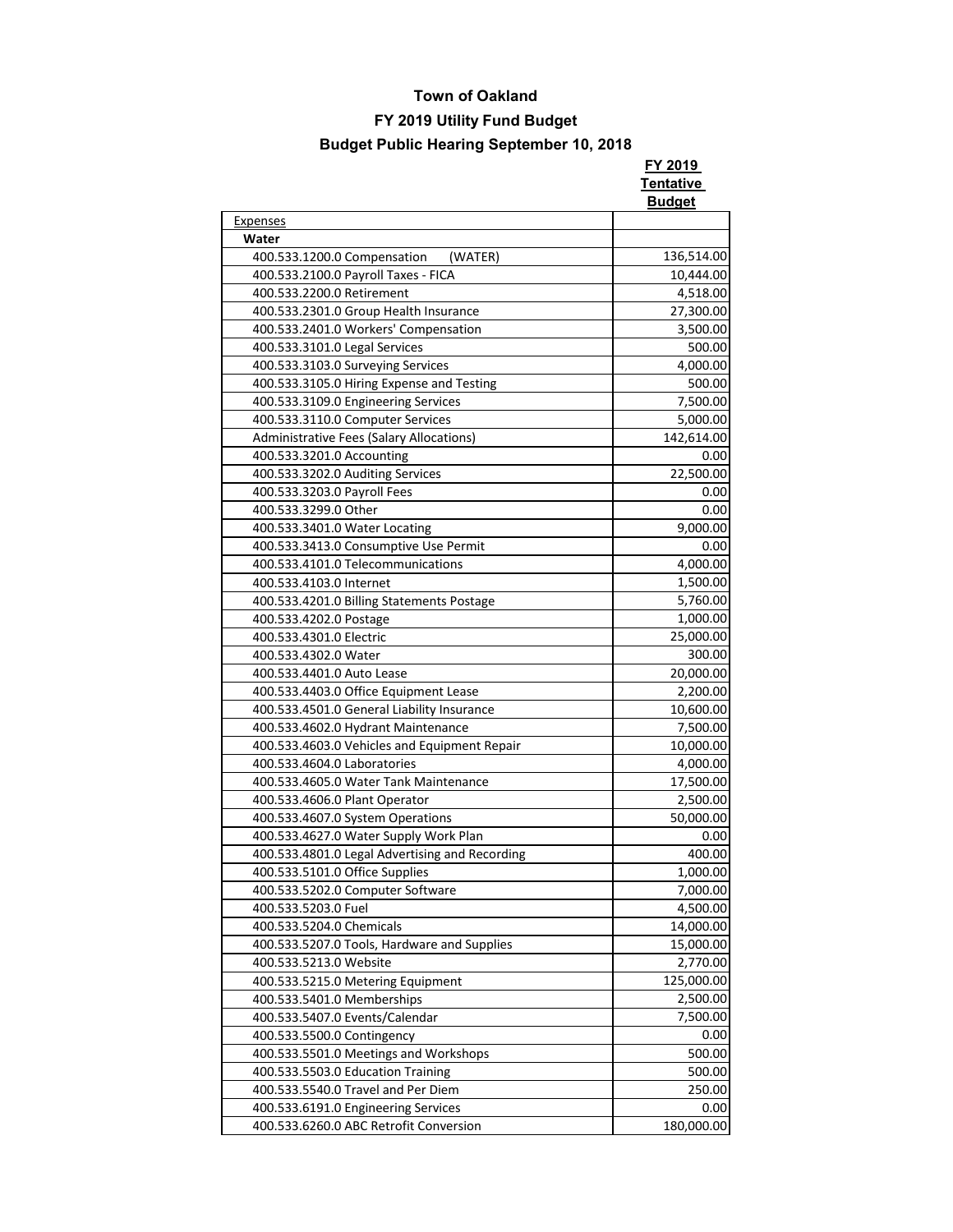**FY 2019 Tentative** 

|                                        | <b>Budget</b> |
|----------------------------------------|---------------|
| 400.533.6340.0 Machinery and Equipment | 0.00          |
| 400.533.6440.0 Machinery and Equipment | 40,000.00     |
| 400.533.7100.0 Debt Service            | 5,700.00      |
| 400.533.7101.0 Debt Service Water Tank | 100,000.00    |
| 400.533.7200.0 Debt Service Interest   | 13,335.00     |
| <b>Total Water Department</b>          | 1,055,705.00  |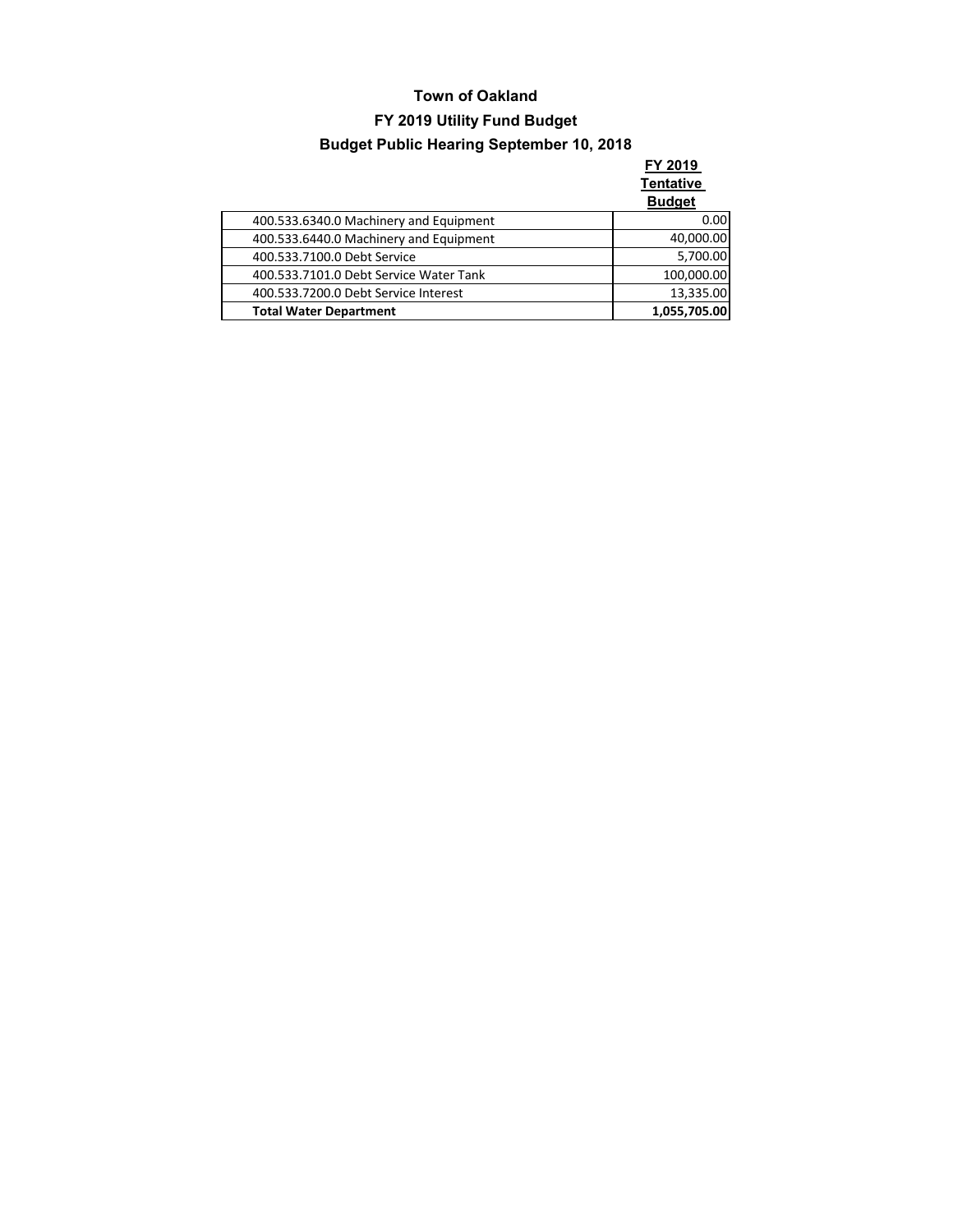|                                                   | FY 2019          |
|---------------------------------------------------|------------------|
|                                                   | <b>Tentative</b> |
|                                                   | <b>Budget</b>    |
| Wastewater                                        |                  |
| 400.535.1200.0 Compensation                       | 0.00             |
| 400.535.2100.0 FICA Taxes                         | 0.00             |
| 400.535.2200.0 Retirement                         | 0.00             |
| <b>Administrative Fees (Salary Allocations)</b>   | 35,654.00        |
| 400.535.3111.0 Legislative Services               | 81,000.00        |
| 400.535.4101.0 Telecommunications                 | 500.00           |
| 400.535.4301.0 Electric                           | 30,000.00        |
| 400.535.4305.0 Clermont Wastewater Fees           | 14,000.00        |
| 400.535.4603.0 Vehicles & Equipment Repair        | 2,000.00         |
| 400.535.4604.0 Laboratories                       | 1,000.00         |
| 400.535.4606.0 Plant Operator                     | 0.00             |
| 400.535.4607.0 System Operations                  | 15,000.00        |
| 400.535.4626.0 Lift Station Maintenance           | 10,000.00        |
| 400.535.4627.0 Contract Project Management        | 0.00             |
| 400.535.5203.0 Fuel                               | 0.00             |
| 400.535.5204.0 Chemicals                          | 2,000.00         |
| 400.535.5207.0 Tools, Hardware and Supplies       | 2,000.00         |
| 400.535.6920.0 Design Miscellaneous               | 15,000.00        |
| 400.535.6930.0 Phase 1B - Gravity One             | 0.00             |
| 400.535.6940.0 Phase 1C - Gravity One             | 0.00             |
| 400.535.6950.0 Phase 1D - Gravity One             | 0.00             |
| 400.535.6960.0 Phase E & F (Sewer Extension 2018) | 1,000,000.00     |
| 400.535.6970.0 Sewer Extentions 2017              | 0.00             |
| Right of Way Acquisition                          | 190,000.00       |
| Future Debt Service (Revolving Loan)              | 40,000.00        |
| 400.535.7200.0 Interest                           | 15,000.00        |
| <b>Total Wastewater Department</b>                | 1,453,154.00     |
| <b>Total Expenses</b>                             | 2,508,859.00     |
| Excess Revenue Over (Under) Expenditures          | 0.00             |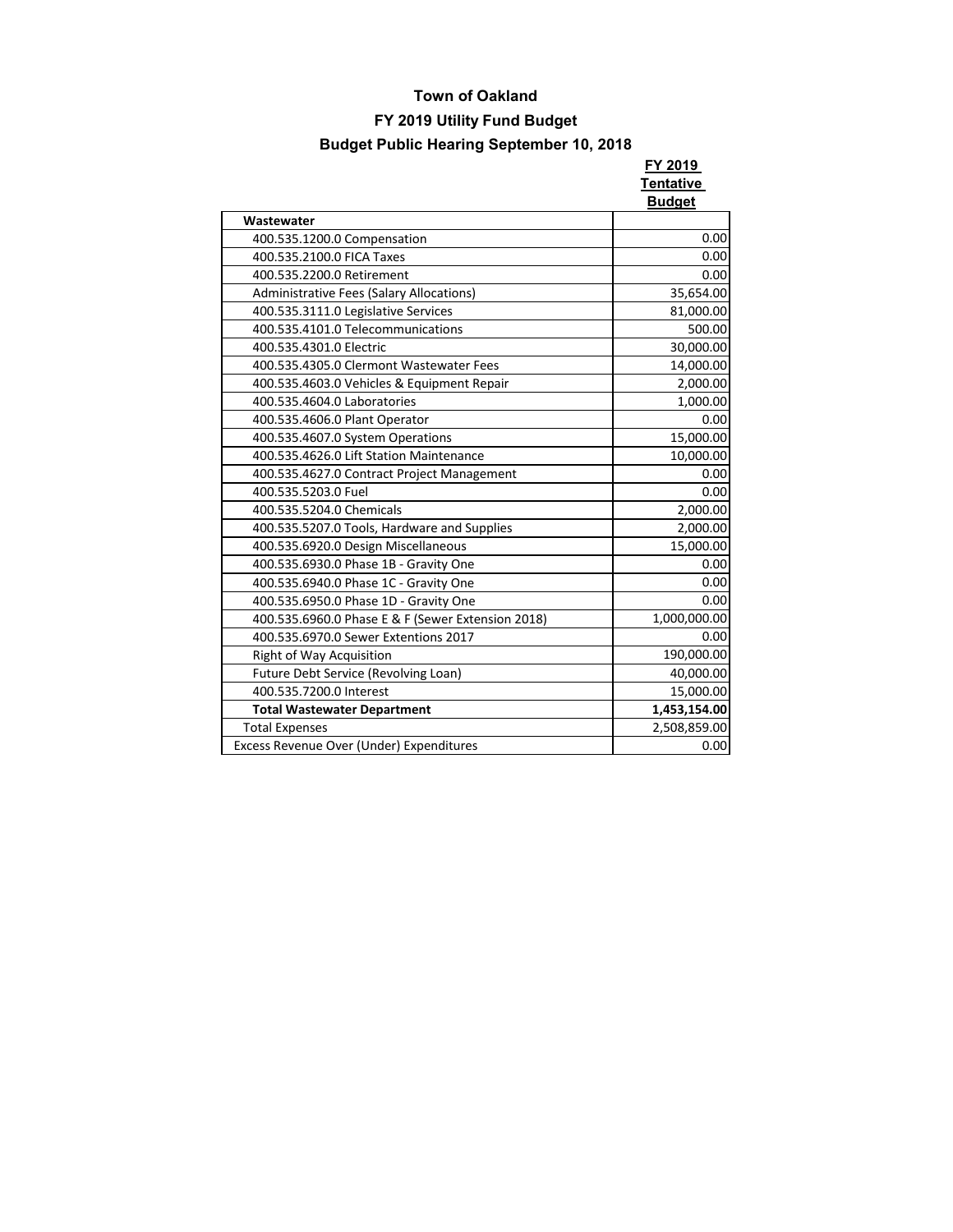**BUDGET FISCAL YEAR 2019**

|                                            | <b>Tentative</b><br><b>Budget FY19</b> |
|--------------------------------------------|----------------------------------------|
| 3000001 · REVENUES                         |                                        |
| 3300000 · Revenue From State Sources       |                                        |
| 3310000 · Florida Education Finance FEFP   | 2,392,900                              |
| 3310001 · Florida Teacher's Lead Program   | 0                                      |
| 3310002 Instructional Materials            | 41,785                                 |
| 3310005 Safe Schools                       | 28,659                                 |
| 3310006 SAI                                | 124,730                                |
| 3310007 ESE Guaranteed Allocation          | 143,820                                |
| 3310009 Digital Classroom Allocation       | 7,846                                  |
| <b>Reading Allocation</b>                  | 22,530                                 |
| Total 3300000 · Revenue From State Sources | 2,762,270                              |
| 3344000 District Discretionary Lottery     | 0                                      |
| 3396000 · Class Size Reduction             | 679,210                                |
| 3397000 Charter School Capital Outlay      | 262,500                                |
| 3400000 · Revenue From Local Sources       |                                        |
| 3411000 · Millage                          | 570,000                                |
| Total 3400000 · Revenue From Local Sources | 570,000                                |
| 3495000 Miscellaneous Revenue              |                                        |
| 3425000 · Rental Income                    | 33,000                                 |
| 3495001 · Field Trip Revenue               | 35,000                                 |
| 3495002 Commissions/Donations              | 3,000                                  |
| 3495003 · Volunteer Hours Revenue          | 0                                      |
| 3495004 Yearbook                           | 4,000                                  |
| 3495008 Miscellaneous Revenue - Other      | 3,000                                  |
| 3495009 Reserves                           | 18,385                                 |
| <b>PTO Fund Raising</b>                    | 27,000                                 |
| Total 3495000 · Miscellaneous Revenue      | 123,385                                |
| 3999999 · FOOD REVENUES                    |                                        |
| 3261000 · School Lunch Reimbursement       | 30,000                                 |
| 3262000 · School Breakfast Reimbursement   | 7,500                                  |
| 3450000 Food Service Sales Revenue         | 50,000                                 |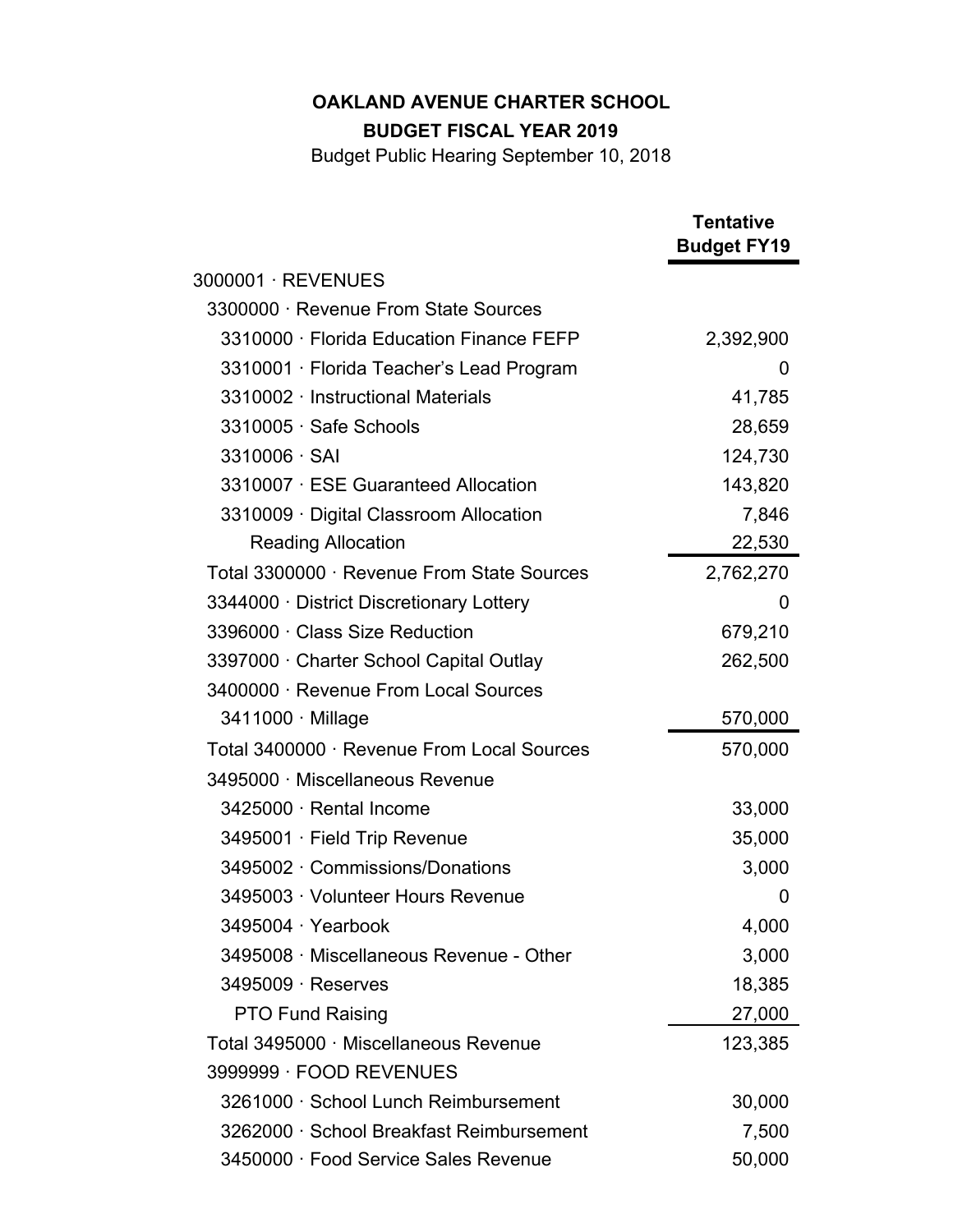## **BUDGET FISCAL YEAR 2019**

|                                          | <b>Tentative</b><br><b>Budget FY19</b> |
|------------------------------------------|----------------------------------------|
| Total 3999999 · FOOD REVENUES            | 87,500                                 |
| Total 3000001 · REVENUES                 | 4,484,865                              |
| Other Income                             |                                        |
| 3430000 Banking Interest                 |                                        |
| 3430001 General Fund Interest            | 750                                    |
| 3430002 Lunch Account Interest           | 50                                     |
| 3430004 · BBVA Compass Interest          | 150                                    |
| Total 3430000 · Banking Interest         | 950                                    |
| <b>Total Other Income</b>                | 950                                    |
| <b>Net Other Income</b>                  | 950                                    |
| <b>Total Revenue</b>                     | 4,485,815                              |
| <b>Expense</b>                           |                                        |
| 1005000 INSTRUCTION EXPENSES             |                                        |
| 5100000 Basic Instruction FEFP K-12      |                                        |
| 5100100 Basic Instructional Salaries     | 1,248,988                              |
| 5100130 Remedial Education               | 23,677                                 |
| 5100140 Substitute Teacher               | 16,377                                 |
| 5100160 Testing Support                  | 0                                      |
| 5100210 · Basic Instructional Retirement | 27,810                                 |
| 5100220 · Basic Instruct Social Security | 95,296                                 |
| 5100230 · Basic Instruct Group Insurance | 254,800                                |
| 5100240 · Basic Instrct Workers Comp     | 14,000                                 |
| 5100250 Basic Instruction Unemployment   | 5,000                                  |
| 5100360 Instructional Rentals/Licensing  | 35,000                                 |
| 5100390 · Field Trips                    | 35,000                                 |
| 5100510 · K-5 Education Supplies         | 15,000                                 |
| 5100520 K-5 Textbooks                    | 50,000                                 |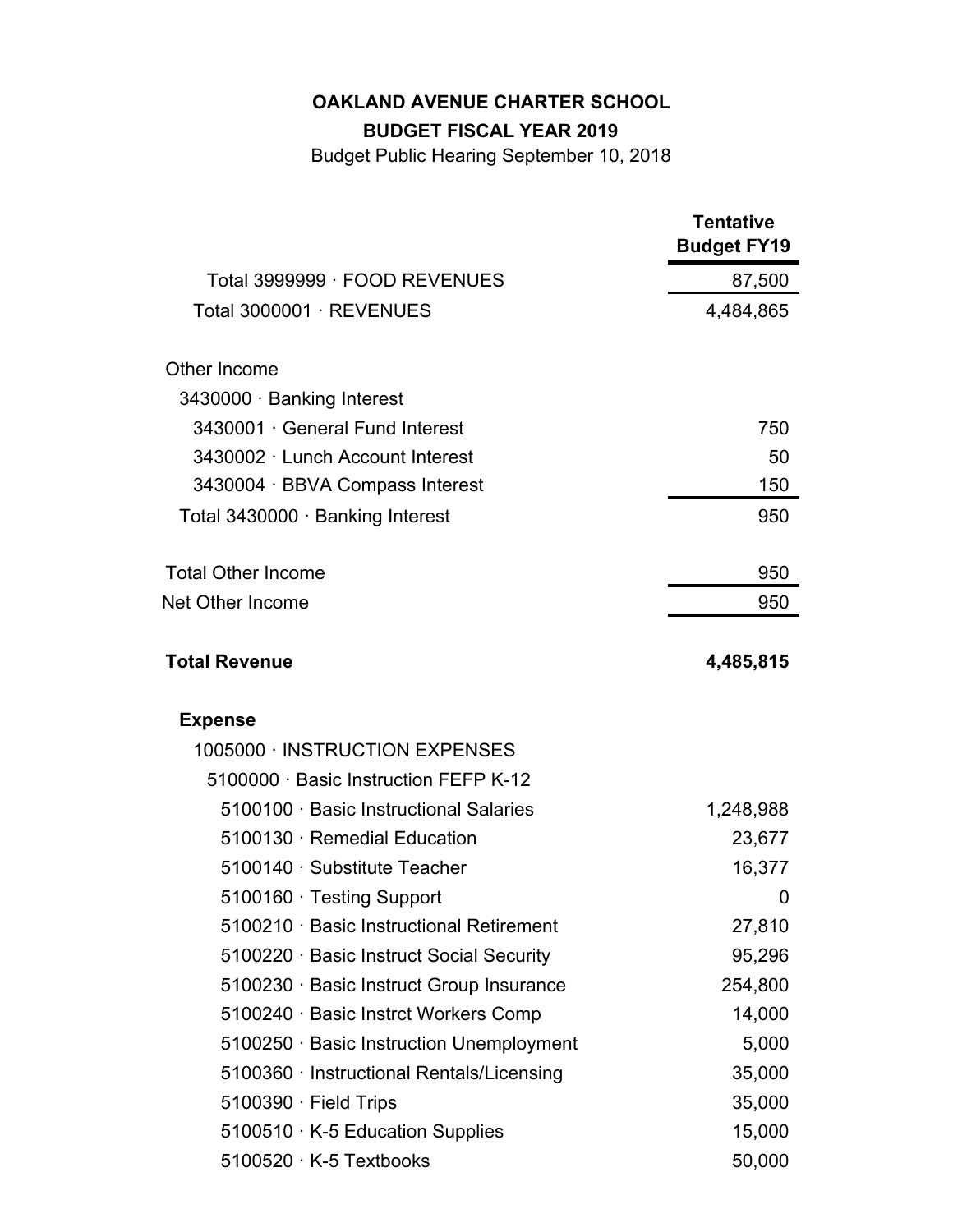# **BUDGET FISCAL YEAR 2019**

|                                               | <b>Tentative</b><br><b>Budget FY19</b> |
|-----------------------------------------------|----------------------------------------|
| 5100530 Basic Education Periodicals           | 4,000                                  |
| 5100590 K-5 Educational Materials             | 20,000                                 |
| 5100730 Gen Fund Returned Check & Fee         | 100                                    |
| Total 5100000 · Basic Instruction FEFP K-12   | 1,845,048                              |
| 5200000 Exceptional Student Education         |                                        |
| 5200100 ESE/ESOL Salaries                     | 128,950                                |
| 5200210 · ESE/ESOL Retirement                 | 2,988                                  |
| 5200220 ESE/ESOL Social Security              | 15,623                                 |
| 5200230 · ESE/ESOL Group Insurance            | 13,741                                 |
| 5200310 · Speech and Occupational Therapy     | 45,000                                 |
| 5200510 ESE Materials and Supplies            | 250                                    |
| Total 5200000 · Exceptional Student Education | 206,552                                |
| Total 1005000 · INSTRUCTION EXPENSES          | 2,051,600                              |
| 1006000 · INSTRUCTIONAL SUPPORT SERVICES      |                                        |
| 6100000 Pupil Personnel Services              |                                        |
| 6100390 Law Enforcement/Safe Schools          | 60,000                                 |
| 6120000 Guidance Services                     |                                        |
| 6120100 Guidance Services Salaries            | 51,082                                 |
| 6120210 Guidance Services Retirement          | 1,231                                  |
| 6120220 Guidance Serv Social Security         | 1,954                                  |
| 6120230 Guidance Serv Group Insurance         | 4,550                                  |
| 6120510 Guidance Supplies                     | 300                                    |
| Total 6120000 Guidance Services               | 59,117                                 |
| 6130000 Health Services                       |                                        |
| 6130100 Health Services Salaries              | 9,450                                  |
| 6130220 Health Services Social Security       | 181                                    |
| 6130510 Clinic Supplies                       | 300                                    |
| Total 6130000 Health Services                 | 9,931                                  |
| Total 6100000 · Pupil Personnel Services      | 129,048                                |
| 6200000 Instructional Media Services          |                                        |
| 6200310 IT Services                           | 0                                      |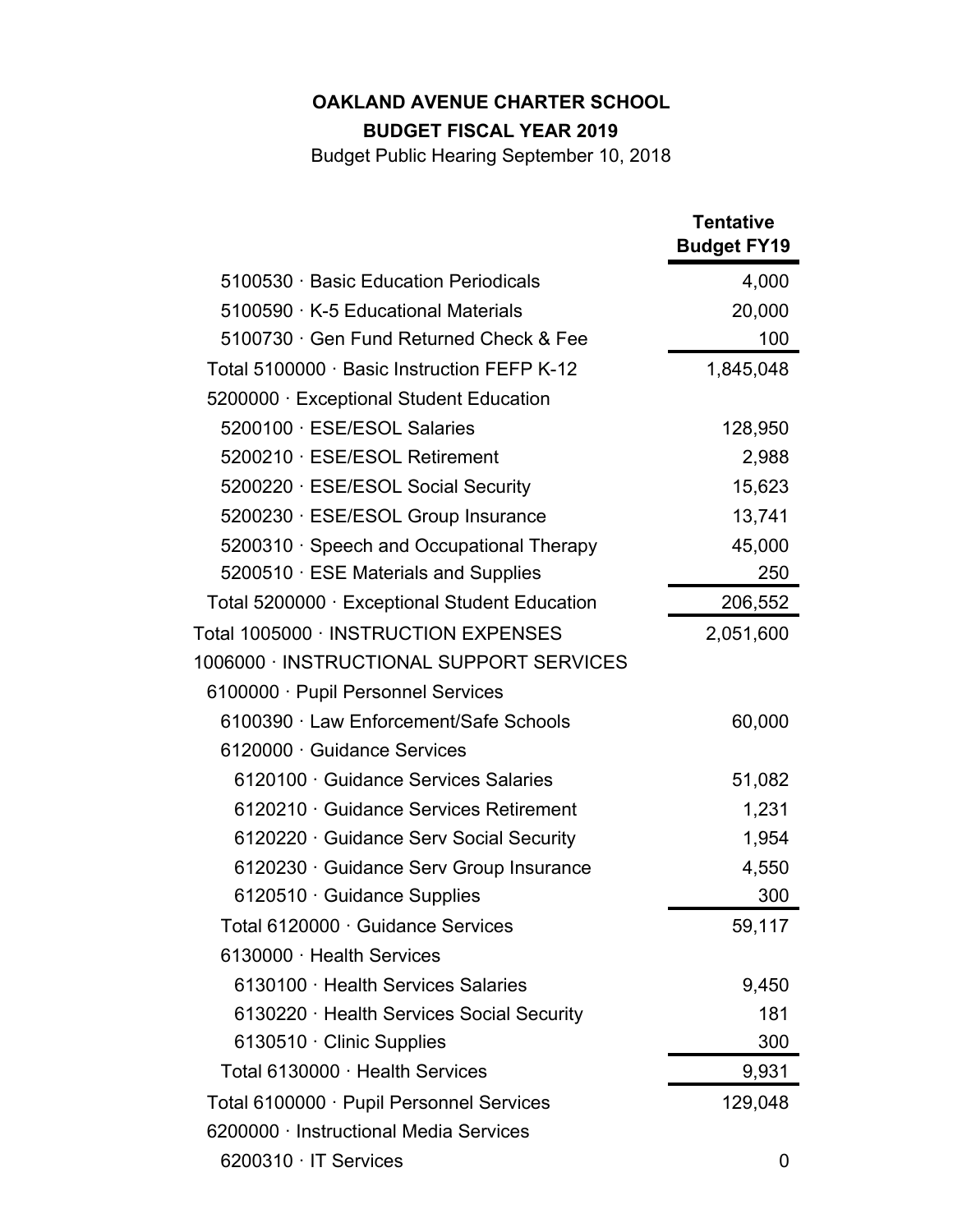# **BUDGET FISCAL YEAR 2019**

|                                                | <b>Tentative</b><br><b>Budget FY19</b> |
|------------------------------------------------|----------------------------------------|
| 6200350 - Computer & Technical Repair          | 1,000                                  |
| 6200510 Media/Computer Supplies                | 15,000                                 |
| 6200511 Other                                  | O                                      |
| 6200512 · Computer Leases                      | 26,000                                 |
| Total 6200000 Instructional Media Services     | 42,000                                 |
| 6400730 Instructional Staff Training           | 5,500                                  |
| Total 1006000 · INSTRUCTIONAL SUPPORT SERVICES | 176,548                                |
| 1007000 GENERAL SUPPORT SERVICES               |                                        |
| 7100730 District                               |                                        |
| 7100790 · Prorated Holdback                    | 200                                    |
| 7100730 District - Other                       | 130,808                                |
| Total 7100730 District                         | 131,008                                |
| 7200000 · SAC/Commisssion Administration       |                                        |
| 7200730 SAC Board Training                     | 250                                    |
| Total 7200000 · SAC/Commisssion Administration | 250                                    |
| 7300000 School Administration                  |                                        |
| 7300110 School Admin Salaries                  | 101,508                                |
| 7300160 · School Admin Clerical Salaries       | 98,057                                 |
| 7300210 · School Admin Retirement              | 5,508                                  |
| 7300220 School Admin Social Security           | 14,905                                 |
| 7300230 · School Admin Group Insurance         | 18,200                                 |
| 7300320 · School Leaders Liability Ins         | 25,000                                 |
| Total 7300000 School Administration            | 263,178                                |
| 7500000 Fiscal Services                        |                                        |
| 7500310 Audit Fees                             | 18,000                                 |
| 7500510 Fiscal Services Supplies               | 500                                    |
| 7500730 Accounting and Payroll Fees            | 20,000                                 |
| 7500810 Management Fees                        | 231,434                                |
| 7500811 · Volunteer Dinner                     | 500                                    |
| Total 7500000 Fiscal Services                  | 270,434                                |
| 7609100 · Transfer In                          | 0                                      |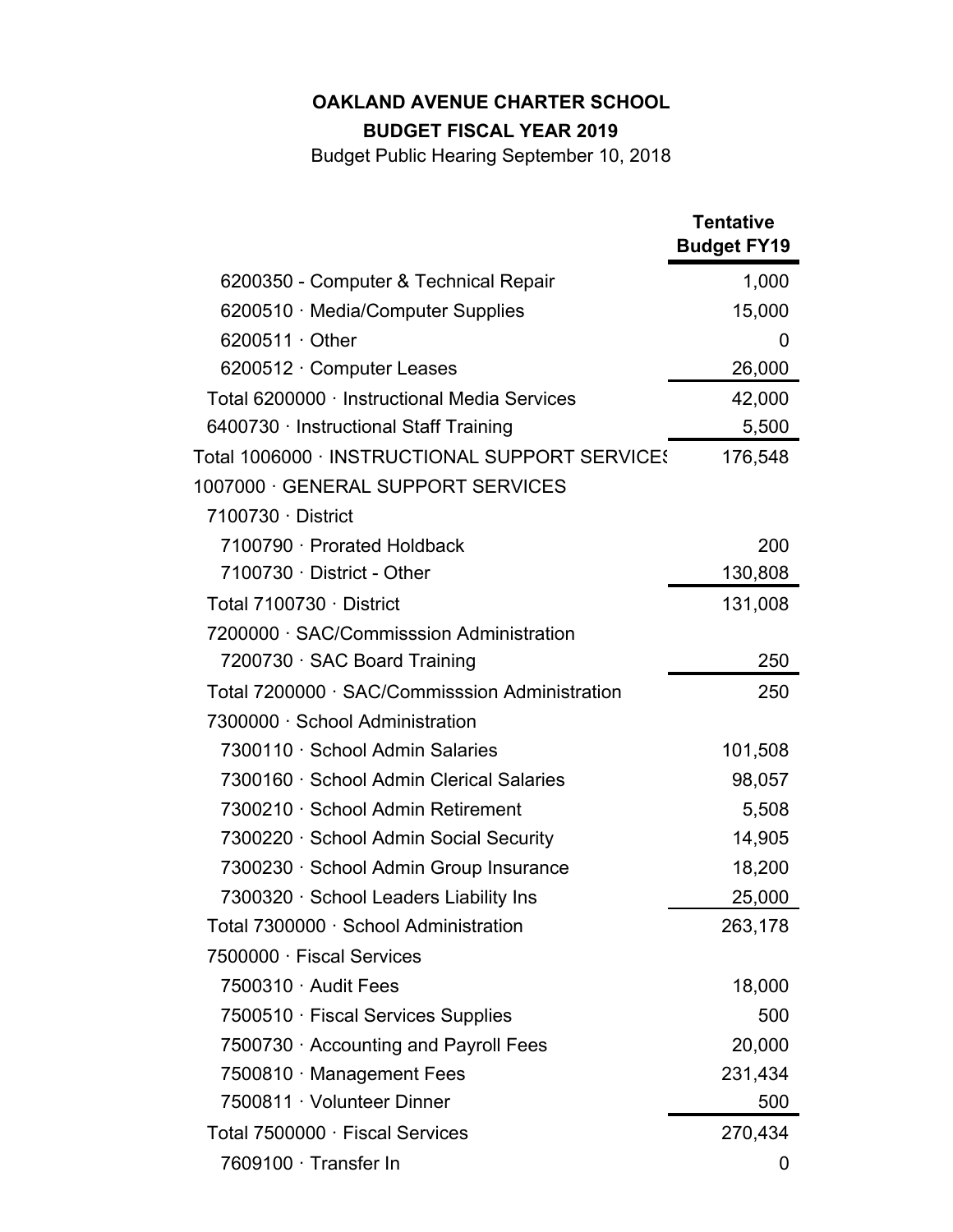## **BUDGET FISCAL YEAR 2019**

|                                             | <b>Tentative</b><br><b>Budget FY19</b> |
|---------------------------------------------|----------------------------------------|
| 7609400 Transfer Out                        | 0                                      |
| 7600000 Transfers - Other                   | 0                                      |
| Total 7600000 Transfers                     | 0                                      |
| 7700000 Central Services                    |                                        |
| 7720000 Information Services                |                                        |
| 7720370 · Postage/Website/Parent Communic   | 8,000                                  |
| 7720380 Yearbook                            | 5,500                                  |
| 7720390 - Advertising                       | 350                                    |
| Total 7720000 Information Services          | 13,850                                 |
| 7730000 Staff Services                      |                                        |
| 7730310 · Attorney Fees- HR                 | 2,500                                  |
| 7730330 · Travel/Conference/Per Diem        | 1,000                                  |
| 7730331 Membership - Charter Schools        | 2,500                                  |
| 7730390 · Fngrprnt/Drug Test/Phys/Trainin   | 2,000                                  |
| Total 7730000 Staff Services                | 8,000                                  |
| 7750000 Data/Computer Processing            |                                        |
| 7750643 Capitalized Computer Hardware       | 25,000                                 |
| 7750644 · Non-Cap Computer Hardware         | 29,500                                 |
| Total 7750000 Data/Computer Processing      | 54,500                                 |
| 7760000 Internal Services                   |                                        |
| 7760360 Office Equipment Lease              | 18,500                                 |
| Total 7760000 · Internal Services           | 18,500                                 |
| Total 7700000 Central Services              | 94,850                                 |
| 7800000 Pupil Transportation Services       |                                        |
| 7800100 Pupil Transporation Salaries        | 1,000                                  |
| 7800220 Pupil Transportation Social Sec     | 38                                     |
| 7800350 · Bus Maintenance                   | 1,500                                  |
| Total 7800000 Pupil Transportation Services | 2,538                                  |
| 7900000 · Operation of Plant                |                                        |
| 7900100 Custodial Salaries                  | 74,534                                 |
| 7900220 Custodial Social Security           | 5,702                                  |